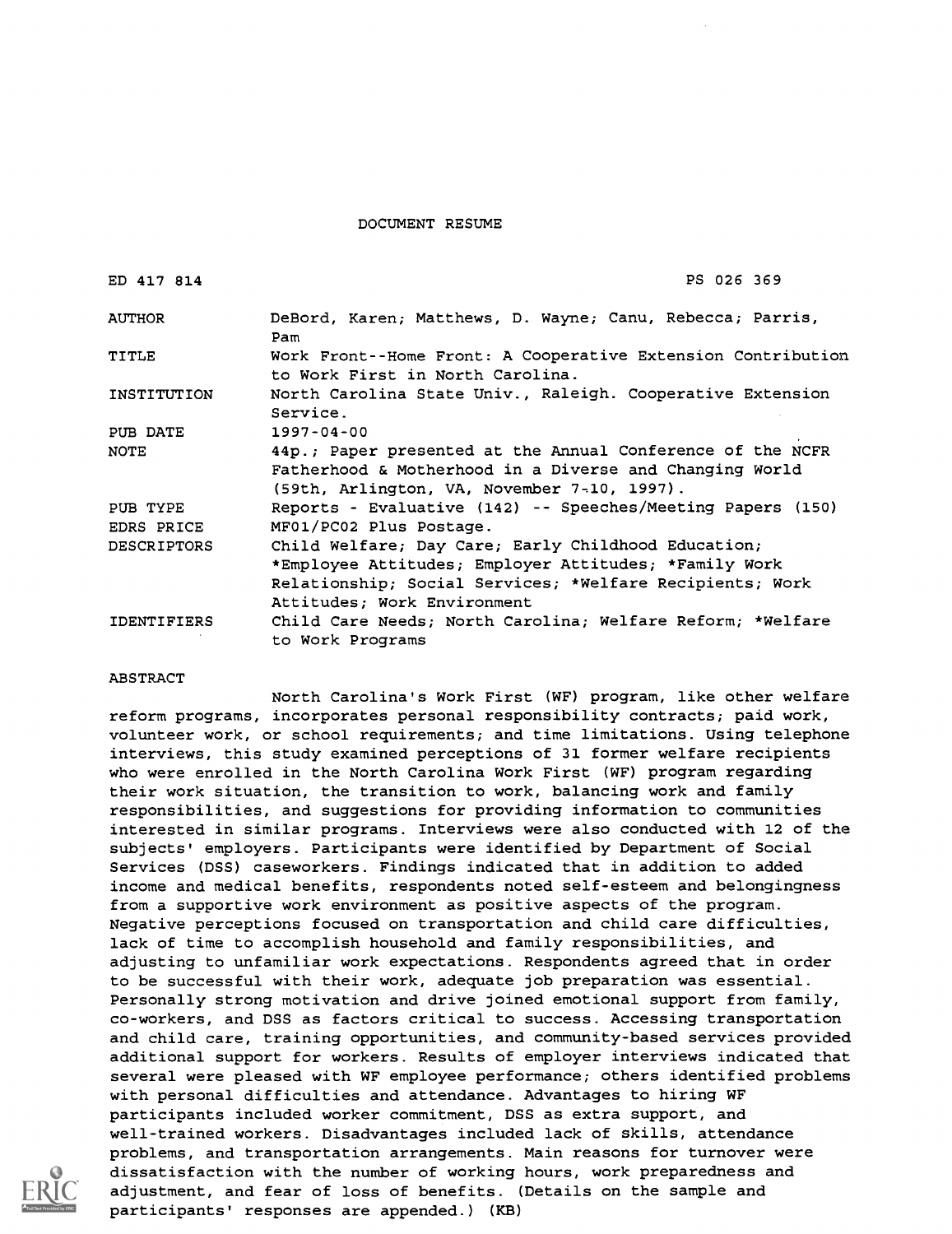U.S. DEPARTMENT OF EDUCATION Office of Educational Research and Improvement EDUCATIONAL RESOURCES INFORMATION CENTER (ERIC)<br>This document has been reproduced as<br>received from the person or organization originating it.

Minor changes have been made to improve reproduction quality.

Points of view or opinions stated in this document do not necessarily represent official OERI position or policy.

# A Cooperative Extension Contribution to Work First in-North Carolina

Work Front - Home Front

PERMISSION TO REPRODUCE AND DISSEMINATE THIS MATERIAL HAS BEEN GRANTED BY

)& Bord aren

TO THE EDUCATIONAL RESOURCES INFORMATION CENTER (ERIC)

**North Carolina** Cooper

> Karen DeDord, Ph.D. D. Wayne Matthews, Ph.D **Rebecca Canu** Pam Parris

BEST COPY AVAILABLE  $\mathcal Z$ 

417814

 $\dot{\Xi}$ 

ERIC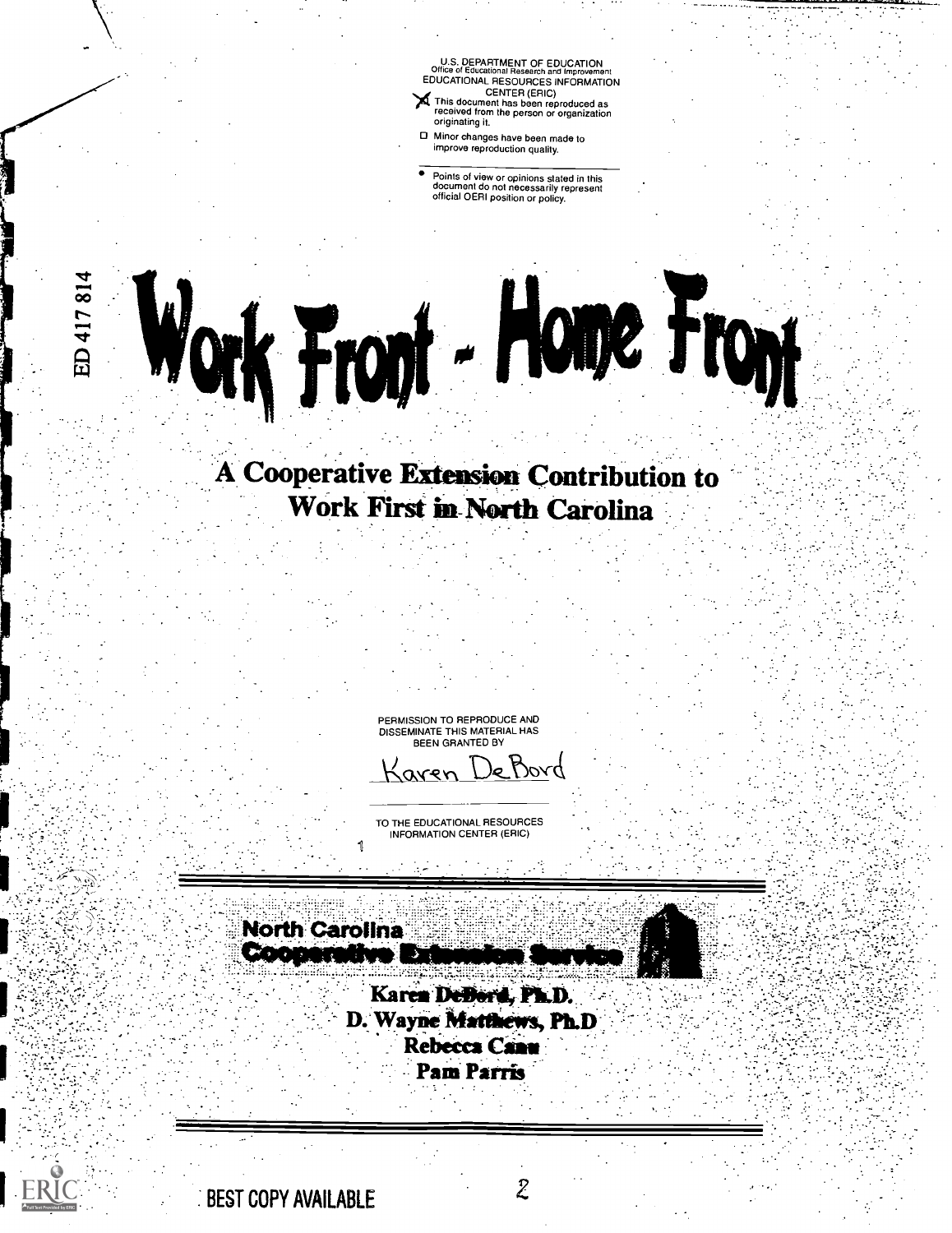# WorkFront - HomeFront: A report on Work First participant work family balance

 $\mathbf{r}$ 

 $\mathbf{L}$ 

 $\mathcal{F}^{\mathcal{G}}$  .

Karen DeBord, Ph.D. D. Wayne Matthews, Ph.D. Rebekah F. Canu Pamela L. S. Parris

## North Carolina Cooperative Extension Service North Carolina State University Raleigh, NC

April, 1997

 $\hat{z}$ 

Ý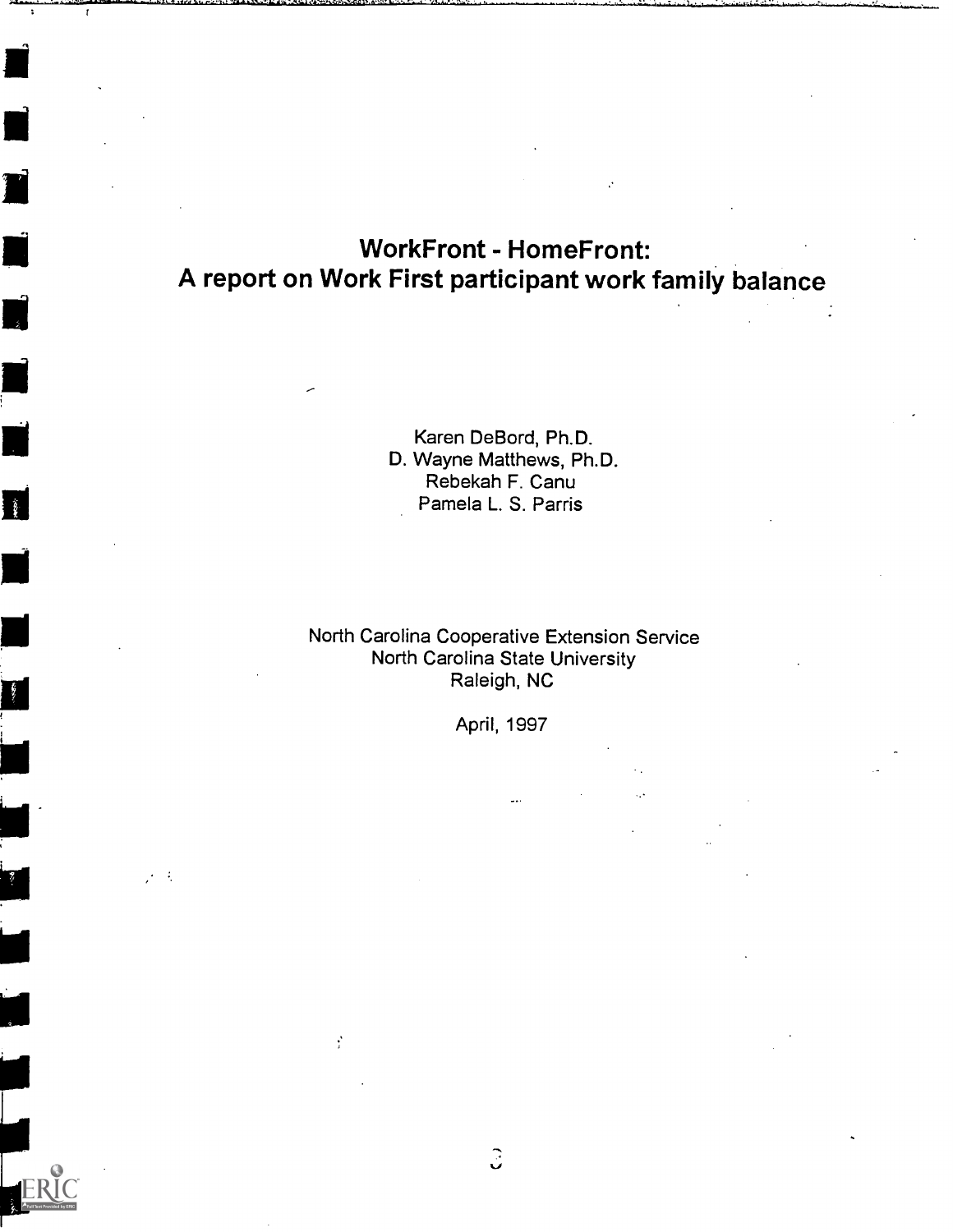# Workfront-Homefront

Executive Summary

Through a partnership developed between North Carolina Cooperative Extension Service and North Carolina Department of Social Services Human Resources Economic Independence unit, 31 people who had been receiving welfare benefits and who were enrolled in the North Carolina Work First program were interviewed by telephone. The purpose was to explore their perceptions about their new work situation, the transition to working, their assessment of how they balance work and family responsibilities, and to listen for suggestions of ways to provide information to communities interested in assisting in the welfare reform movement and in helping families become self-sufficient:

In addition to added income and medical benefits, respondents noted positive feelings of esteem and belongingness evolving out of a supportive work environment. Negative perceptions focused on difficulty with transportation and child care in addition to lacking time to accomplish household and family responsibilities and difficulty adjusting to unfamiliar work culture expectations.

In order to be successful with their work, respondents agreed that adequate job preparation, which includes communication skills and how to be a part of a work team, is essential. Personally strong internal motivation and drive join emotional support from family, co-workers, and the Department of Social Services as critical aspects to success. Accessing resources such as transportation and child care in addition to training opportunities and community-based services provide additional support to enable workers to manage their lives.

The full report provides multiple recommendations based on Work First responses as well as the North Carolina Cooperative Extension Service Human Development unit's contribution to the state plan for self-sufficiency.

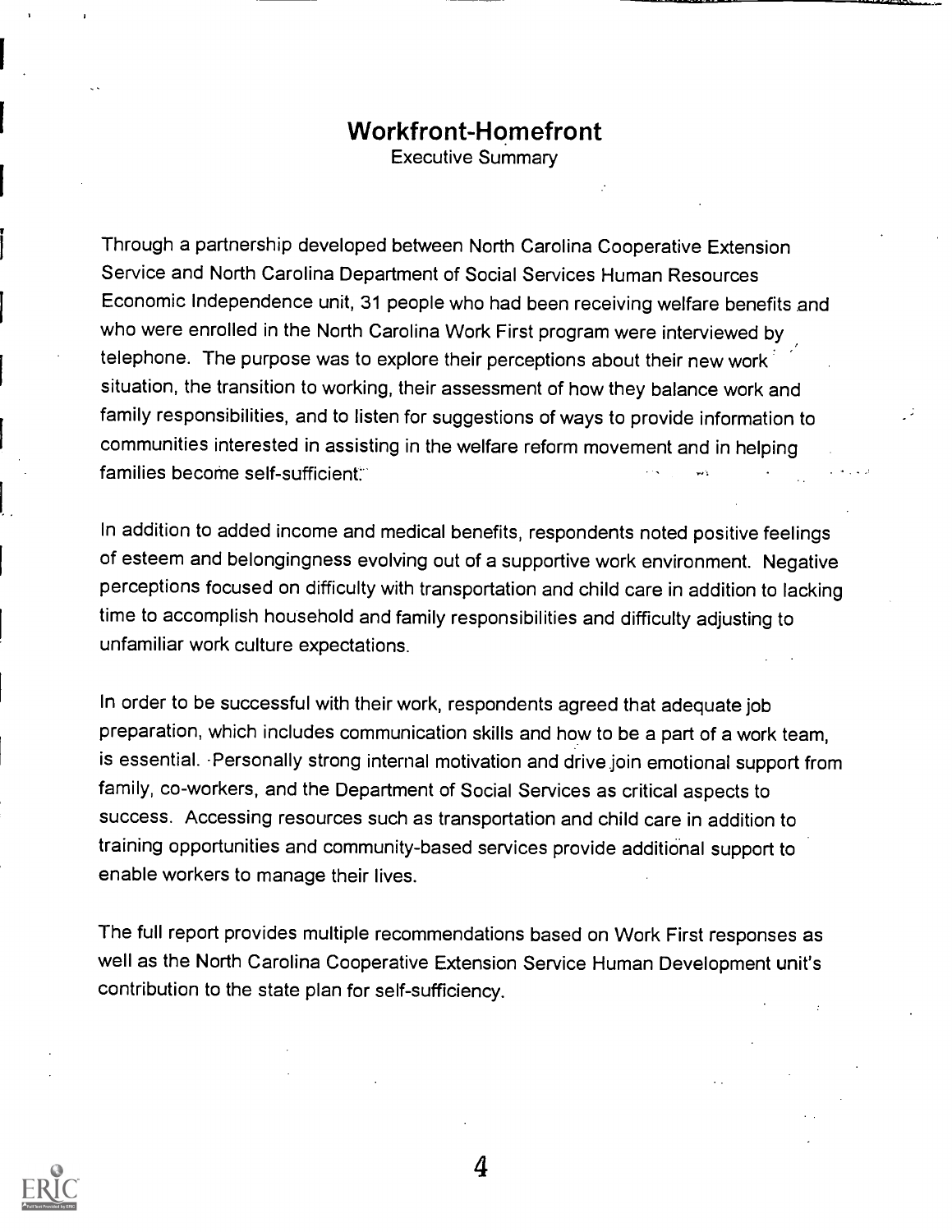## WorkFront - HomeFront: A report on Work First participant work family balance

In North Carolina, the response to welfare reform is a program called Work First. Work First like other welfare reform programs incorporates personal responsibility contracts, paid work, volunteer work, or school requirements and time limitations. Across the state, local departments of social services are responding to diverse needs of their clientele.

Many welfare reform programs across the nation are seeking a resource mix  $-$  to involve the larger community -- in taking responsibility for their local citizens in transition. Churches, civic organizations, Chambers of Commerce, and local businesses are being called upon and are beginning to respond to the Work First program. In keeping with this trend, Governor Hunt is seeking community partnerships between community agencies and organization to develop support systems to assist the welfare reform efforts and assure success for Work First participants. Some organizations would like to assist in some way, but do not know how to contribute nor have the fiscal or human resources to assist.

As part of this call for support, the human development unit of the Cooperative Extension Service housed at North Carolina State University approached the North Carolina Department of Social Services Human Resources Economic Independence unit in Raleigh, NC. Extension developed a proposal to assess the marks of success and the barriers to success in with workers in the Work First program. Based on this assessment, educational resources will be developed for use by community groups and organizations.

#### Method

Forty Work First participants who are beginning to transition from the welfare roles to mainstream workforce roles were identified by DSS case workers. Eight counties - -



5

 $\overline{2}$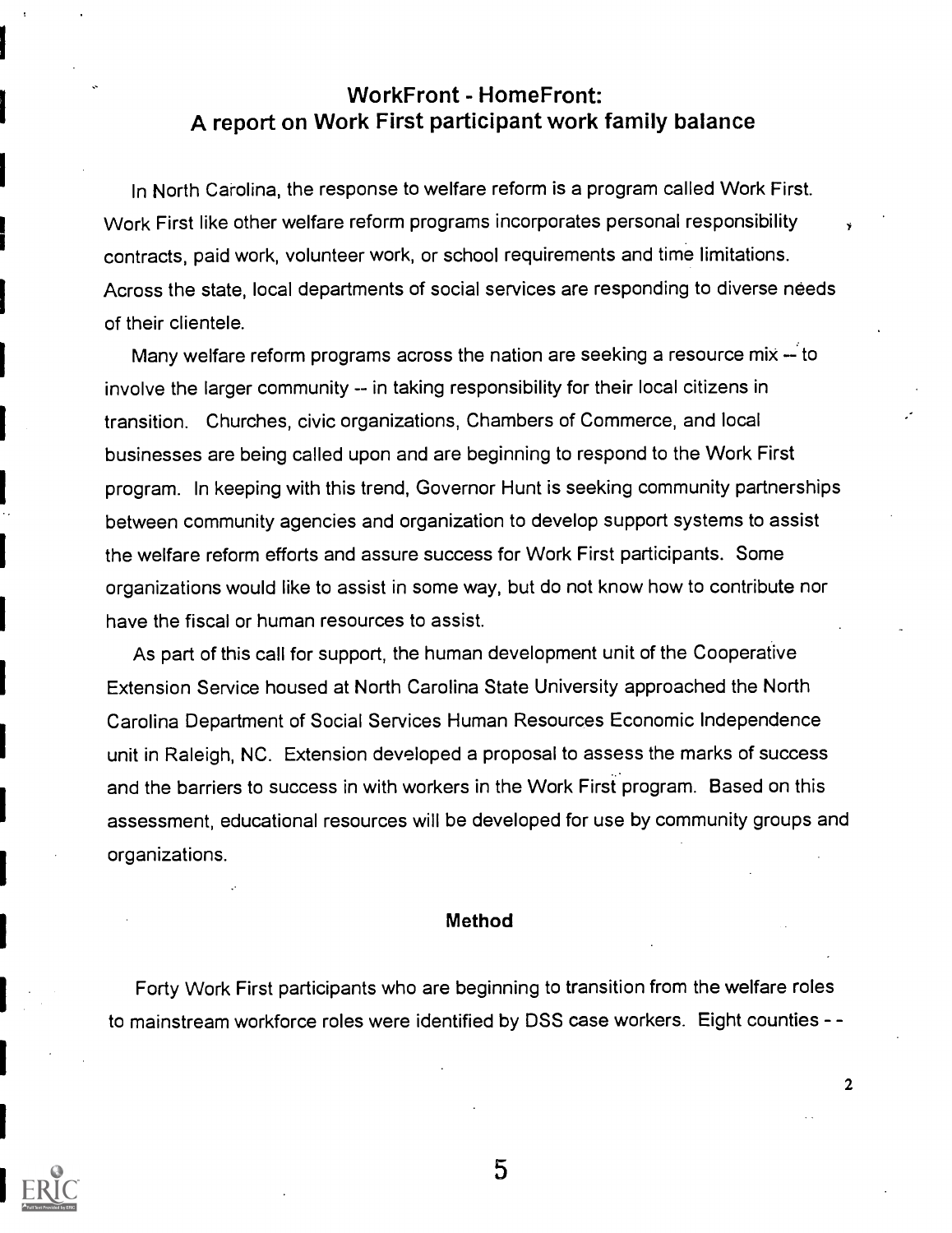ifive rural and four urban were selected with a target of three to five participants from each county to comprise the desired sample of half urban and half rural workers. Regional Department of Social Services Work First directors asked local case workers to suggest five clients each who met the criteria of being accessible by phone and being fully employed. The urban counties included Craven, Durham, Guilford, and Buncombe. Rural counties included Wilkes, Randolph, Cleveland, Moore, and Pender. A telephone survey was conducted with each respondent during January and February, 1997.

Open ended questions that were asked included some of the following: How long have you been working? What are the benefits and drawbacks of working? What other responsibilities besides work do you have? (children, spouse, elder care, health, etc.) What are the challenges in balancing work and home responsibilities? How do you rate your feelings about managing your life before you got this job? How would you rate it now? What served as an extra "push" for you to become employed? What has helped you the most on the job? Who do you turn to first for emotional support? What other kinds of information or support do you need? What advice do you have for other Work First recipients?

A letter introducing the project was sent two weeks prior to the telephone contact. The first contact was a scheduling call asking the Work First participant to schedule a convenient time to talk about their experiences.

## Sample description

The original pool of respondents included 38 Work First participants with 20 urban and 18 rural. Thirty-one of the participants for this study (82%) were reached by telephone. Seven of the participants were unavailable. Reasons included three disconnected phones with no forwarding numbers, two people who was released from their jobs without home phones, and one who did not have a telephone and had a position driving a truck making her often unavailable by phone. One person was simply



 $\widehat{c}$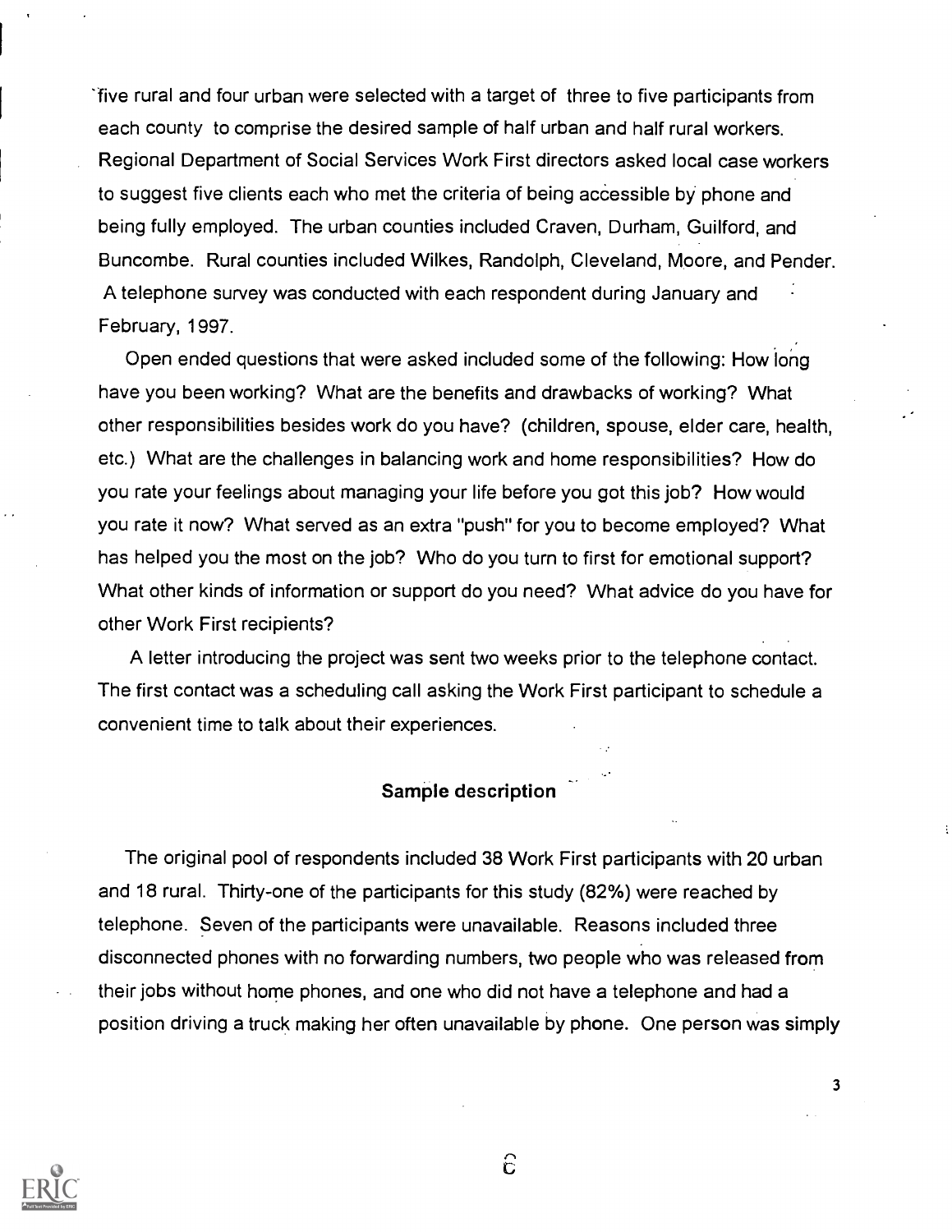not available at the times calls were placed.

The final Work First participants included 16 Euro-American females, 15 African American females, and one African American male for a total of thirty females and one male. Sixteen were from urban communities and 15 were from rural communities. Their ages ranged from 22 to 50 and their children's ages ranged from two years old to 17 years of age for a total of 57 children with each participant having at least one child. Twenty-seven were single parents and 4 were married. Although these is not complete data on their earnings, wages ranged from \$3.00 to \$11.00 per hour. Table 1 details the sample.

Most participants had been working full-time for a range of two weeks to two years with most working for four to six months. Some combined part time work with school or volunteer work and at least one person served as a volunteer for one month before being hired full-time. Jobs were very diverse including factory work, adult day care, child care, housekeeping, clerical, retail and working with a county or state agency.

#### Results

## Perceptions and attitudes about working

A variety of perceptions and attitudes about their current work situation were shared by participants when they were asked about how it was going at work, what the benefits of working were, how it was going balancing work and other responsibilities, and how satisfied they were with child care arrangements and the process of finding child care.

#### Benefits/positive aspects

Over half of the participants gave strongly positive overall impressions of their work situation, while others gave more moderate indications of satisfaction with work. Specific positive aspects of working included positive personal

Workfront-Homefront

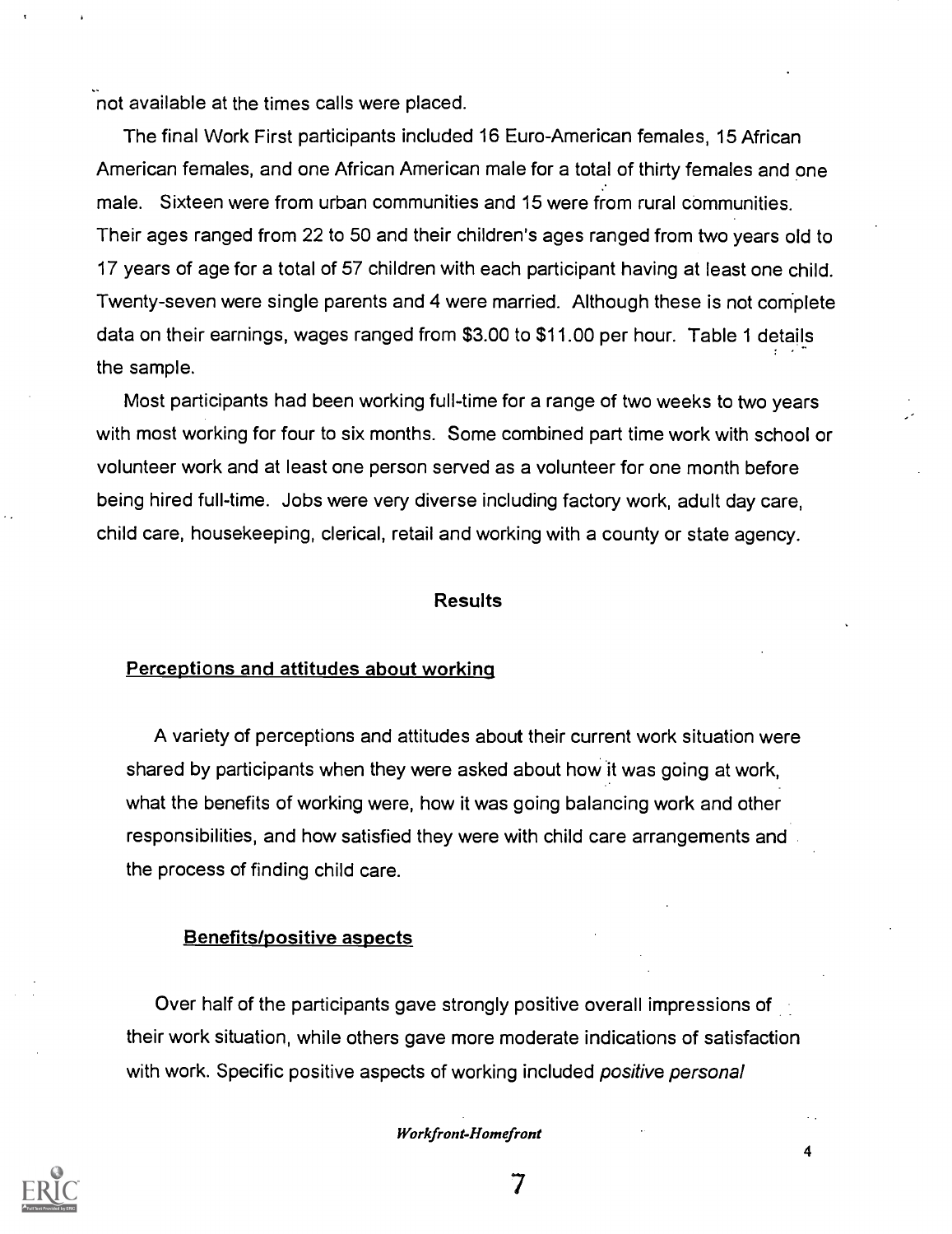feelings, increased resources, positive worksite relationships, beneficial job aspects, and benefits for children and family.

Personal feelings involved factors such as increased self-esteem, selfconfidence, independence, a "greater sense of belonging," a sense of accomplishment about being able to provide for the family, feeling like "an active member of society," enjoyment of being busy and working with people, and "the pleasure of knowing you can meet your needs." One participant stated:

"to be independent, to carry your own load without depending on anyone  $-$  it makes you feel real good."

Increased resources included having more money, receiving benefits such as medical insurance and sick/vacation days, and being better able to support their family. Several respondents mentioned positive relationships with supervisors and coworkers as reasons for high levels of work satisfaction. Other positive job-related aspects included flexible and convenient hours, part-time work schedules, and enough work hours to earn more money.

The benefits of flexible or part-time work hours was usually tied to being able to better care for their children; these parents could be with their children when they were out of school, and could spend more time with them. One employer was flexible enough so that a participant's 14-year-old daughter could come to work with her when school was closed. Among other benefits and positive aspects that involved children and family concerns, parents mentioned that working allowed them to be a better example and "role model" for their children. In general, participants who used child care were satisfied with that care and did not have a difficult time finding it. Many participants also stated that they were able to balance work and family responsibilities fairly well, however the participants that were the most positive about this balance tended to have very reliable child care, a flexible employer in terms of child care concerns, or children who were able to take care of themselves.

Workfront-Homefront

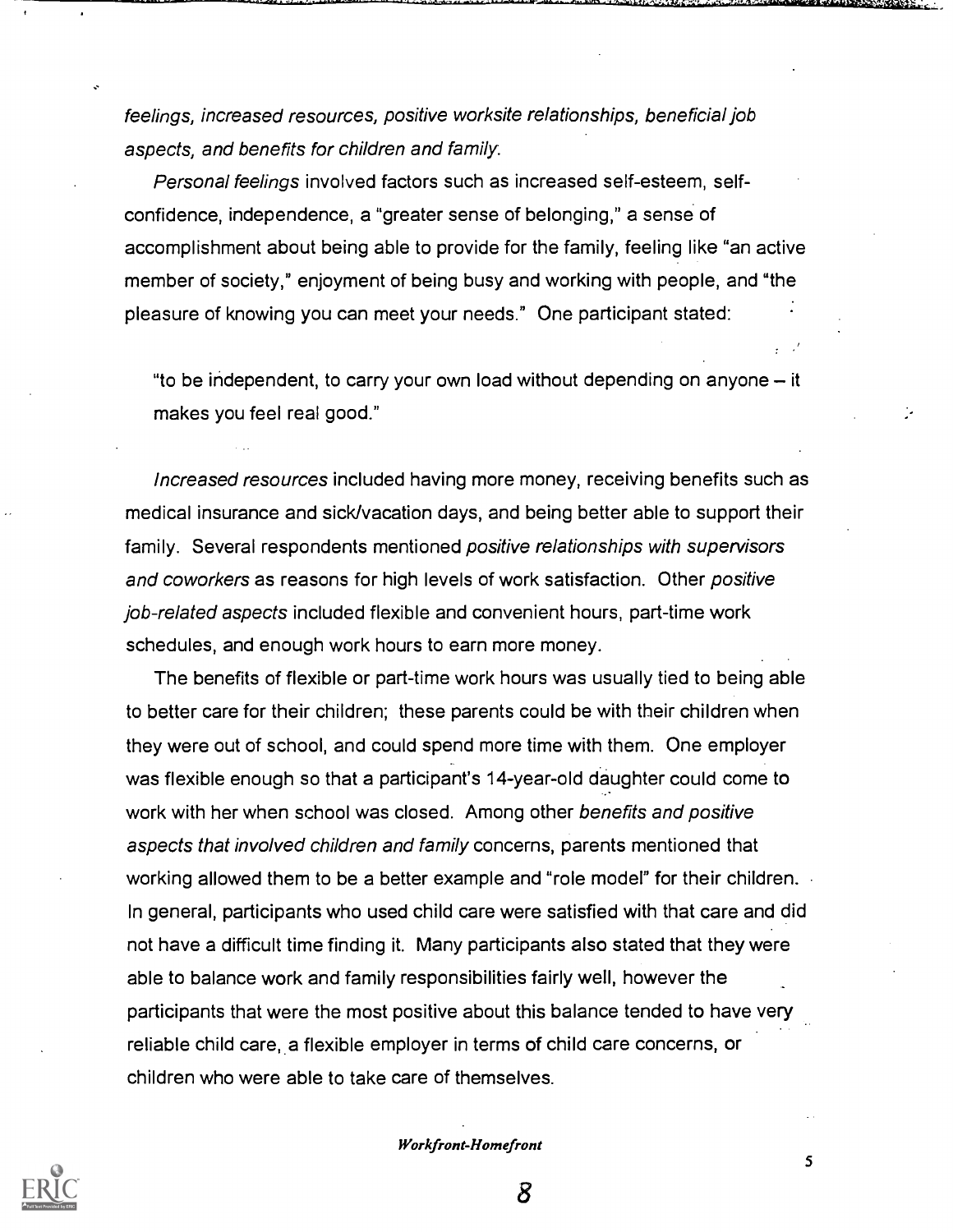#### Drawbacks/negative aspects

Drawbacks to working related to both balancing work and family responsibilities and the nature of their jobs. The primary area of concern among these workers involved balancing work and family with their other responsibilities. Many participants reported that their jobs interfered with time with their children, and that they lacked the time to accomplish all their family tasks, such as housework and errands. Many respondents also had other responsibilities besides their children and home-related tasks, including caring for aging parents, attending school, and being involved in the community. These parents reported a great deal of stress and exhaustion due to multiple time consuming responsibilities, and often said they had no time for themselves. One parent felt remorse about not being able to pay enough attention to children and felt hurt by their frequent statements of "you're never here!" Another respondent said:

"sometimes you wonder if there's any benefits of trying to do all this... I have times that I think I just cannot do it."

When participants discussed conflicts between work and parenting, they also noted difficulties with child care. One common concern was with leaving work to pick up a sick child from day care, taking a child to the doctor, or attending parent-teacher conferences. Each of these situations created problems with employers. Transportation difficulties exacerbated this problem; without a car or conveniently set up bus lines, dealing with a sick child from work or attending school appointments was very hard. In terms of child care, many parents mentioned problems finding the right child care center for their young children, difficulty paying for child care (often after having been terminated from child care assistance), problems finding after-school care for children over age 11. Several factors made the process of finding child care difficult, including not



3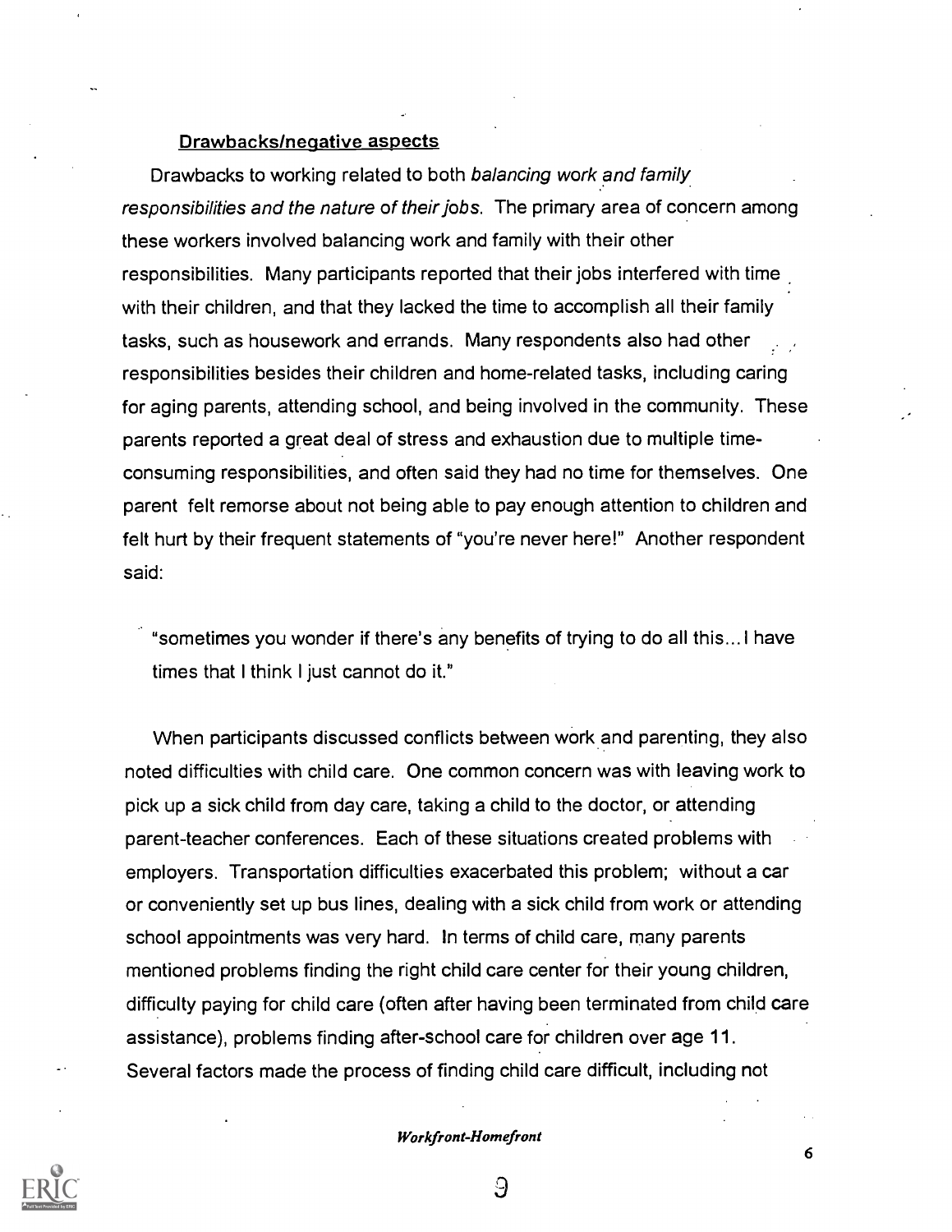having enough time or access to transportation in order to search for quality care, little assistance with this difficult decision, lack of availability of care for the hours worked, and having good day care within the school district since school buses don't transport children out of their district. Some parents mentioned that having to find good child care right as they were beginning to deal with juggling work and home responsibilities was difficult.

Several parents were not satisfied with their child care arrangements; some thought that their after-school care was not structured enough with too few activities, one mother felt that the home day care she used was too restrictive and did not provide enjoyable experiences for the children, and one mother had problems because the buses brought her child home before she could get off work. Examples of comments about child care were:

"Day care is a very big problem...there's not enough good day cares out there that are affordable, and it's very hard to find one."

"I hate that they have to even be in day care and after-school care, but I don't have a choice."

In addition to child and family issues, many participants discussed concerns related to the nature of their jobs. Several respondents were dissatisfied with their jobs since they lacked medical benefits and paid holidays, and were paid low wages. Other issues that were perceived as negative job characteristics were: difficulty meeting production standards, being in a temporary position, little room for advancement in the organization, and difficulty adjusting to work hours.

#### Barriers to success

When participants were asked to describe any barriers to their success at work, they mentioned the drawbacks stated previously in addition to personal health and emotional concerns, interactions with supervisors and co-workers,

#### Workfront-Homefront

 $\overline{7}$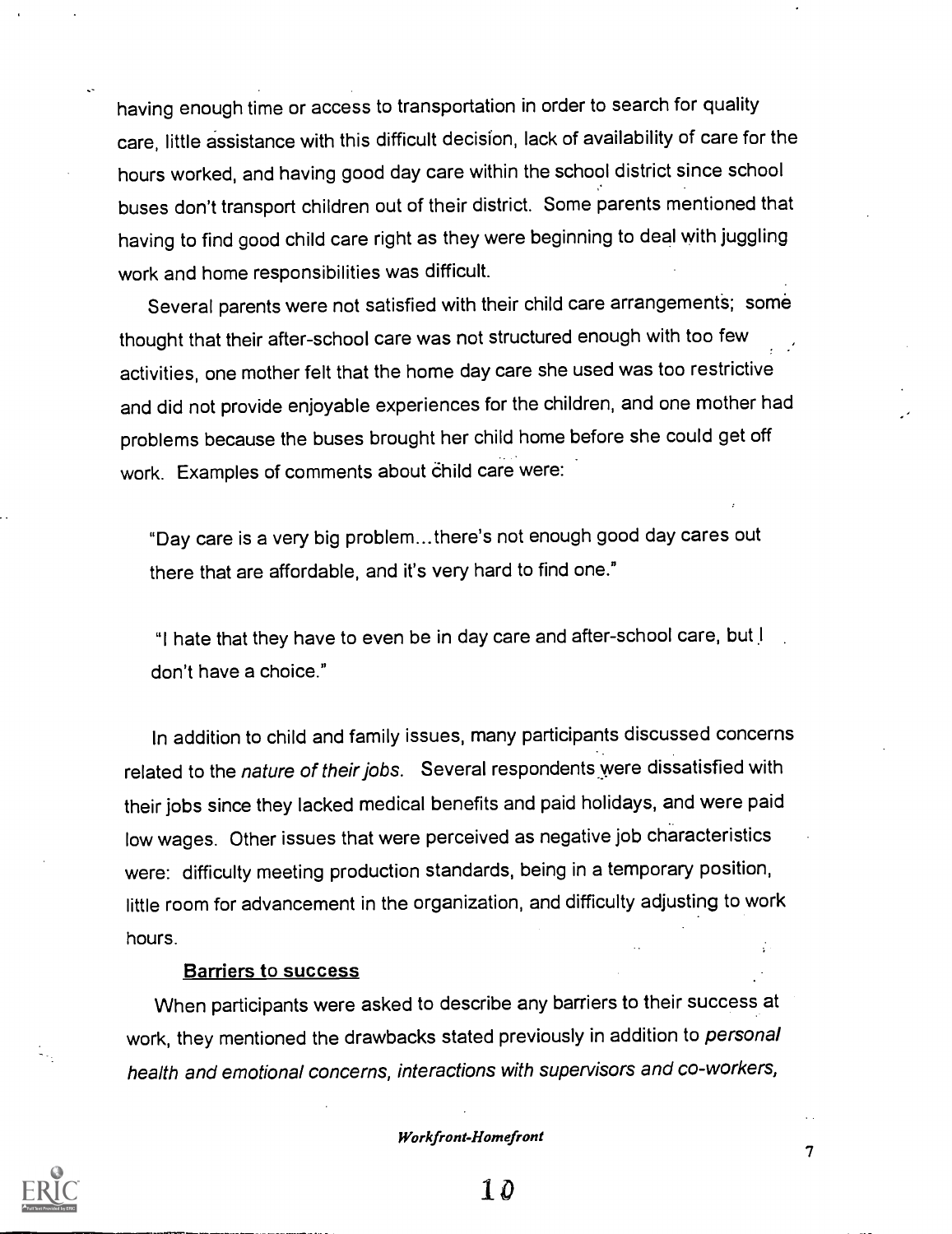and the immediate removal of their benefits from DSS when they started working. Personal concerns included illness, feeling stressed or discouraged with the job responsibilities, a fear of losing their job and having no benefits to live on (particularly in a temporary position), and the public stigma felt by being a welfare recipient.

Attitudes of and interactions with co-workers and supervisors was another common concern. Some respondents reported that co-workers were not helpful or supportive to them because of the stigma of being a welfare recipient; for  $\epsilon$ example one person said that her coworkers were unwilling to swap schedules in an emergency. Supervisors were "sometimes impatient or did not take the time to get to know the abilities of their employees"; some employees felt that their hard work and strengths were not being recognized by supervisors. One person also had problems understanding the work culture and learning how to "relate to people in the right way."

Several participants mentioned feeling overwhelmed with the immediate removal of AFDC benefits and food stamps. They said it was difficult to make ends meet during that transition time, until they eventually developed a working budget. Often these benefits were terminated before they actually received their first paycheck, which left them in an immediate emergency situation. One respondent described this as "being pushed out in the cold really quick."

Finally, transportation difficulties created a barrier to arriving at work on time which affected potential job success.

#### **Transitions**

#### Reasons for going to work

When asked if they felt like they needed an "extra push" to go ahead and get a job, most respondents said "no," and many said they had always worked, but had just experienced difficult life circumstances. With regard to reasons for a starting to work at their current job situation, participants generally discussed sources of motivation to work, or preparedness for work in terms of skills and education. Several respondents emphasized that they were self-motivated,

#### Workfront-Homefront

11

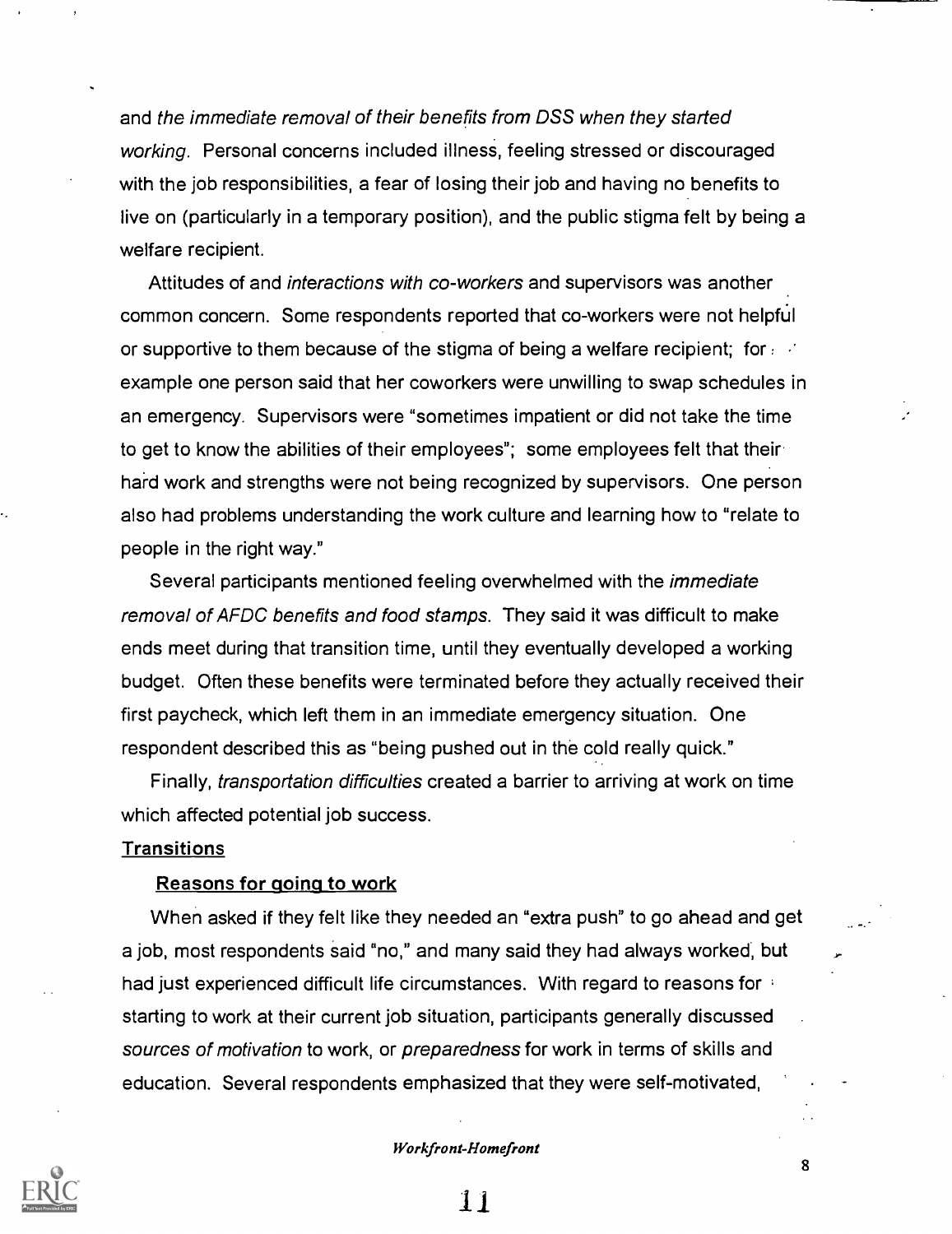giving comments such as: "I just did it" and "I was ready to go." Some people mentioned the need to provide for their family as the reason they went to work; one respondent said, "When you have one more mouth to feed besides yourself, it'll make you do a lot of things you don't want to do... it'll make you want to do more that just sitting around doing nothing." In addition, several participants said that encouragement and support from others helped them build confidence to work; one person said, "you need somebody to talk to give you that confidence." People that provided this encouragement and "push" included family, DSS caseworkers, and God. One woman said "My children inspired me to go back to school." Finally, several respondents mentioned going to school or participating in job skills/preparation programs as reasons they were able to go to work. Two people attended and found the Human Resources Development summer class useful; they both developed life skills and job skills, and soon began working. One got a clinical nursing assistant degree and soon began working, and the other began with volunteer experience before acquiring a fulltime job.

#### Patterns of adjustment to working

Respondents were asked to rate (on a scale of 1 to 10) how they felt they were able to manage their lives before they started working, right after they started working, and now; they were also asked to give reasons for their ratings. The responses were analyzed in terms of the change from the first rating to the second rating (how their feelings about managing their life changed from before work to right after starting work), and the change from the second rating to the third rating (the change from right after starting work to now).

Although transitioning to work was more difficult at the beginning of their job, this stress leveled off and adjustments were made over time. Primary supports for the initial transition to work are related to a positive work situations, being the suited to their jobs, more income, and positive self-esteem. Those who reported difficulties with this initial transition reported concern with finances due to removal of benefits, lack of time to manage multiple family-related

#### Workfront-Homefront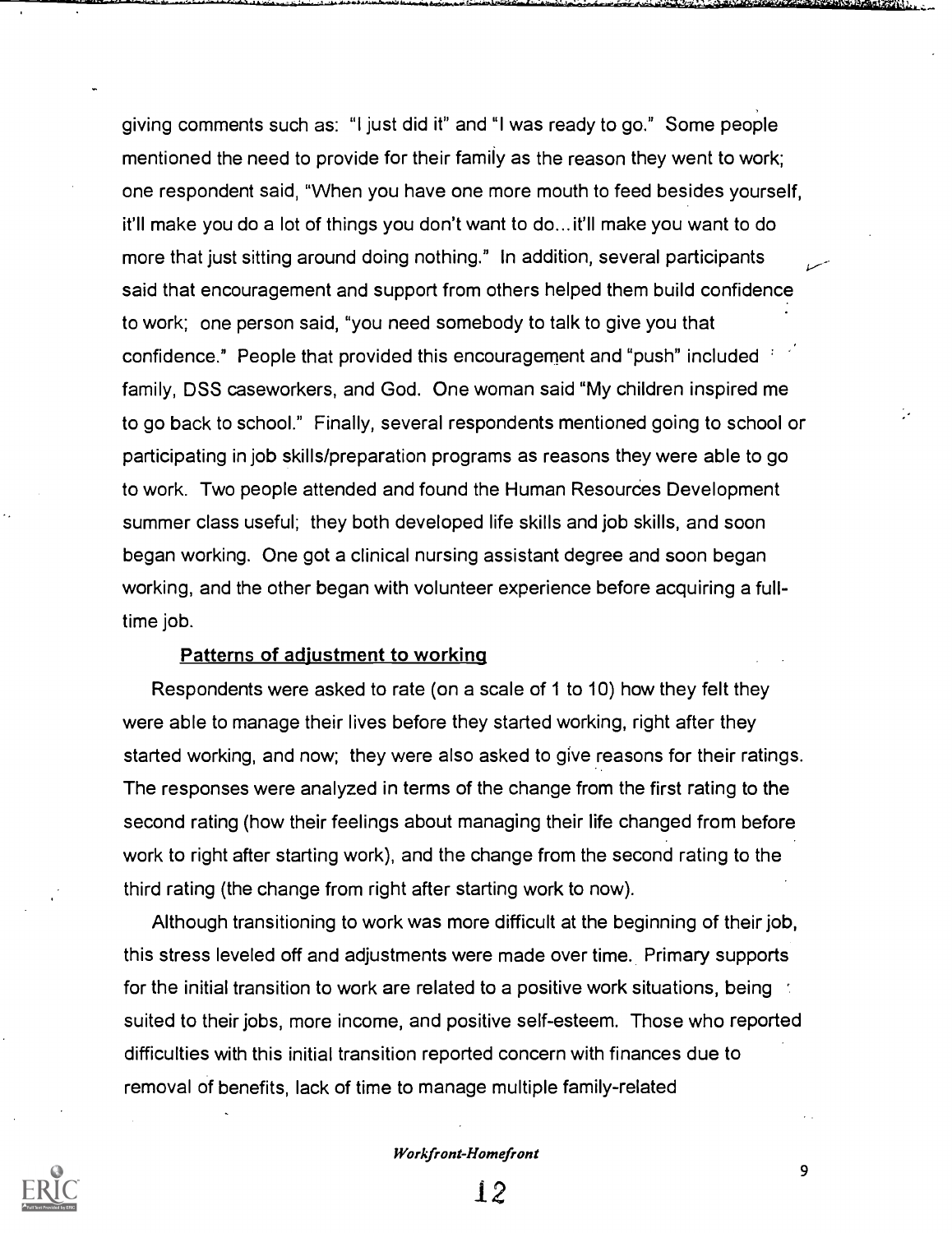responsibilities, and difficult work place adjustments. Additional strategies to maintain balance between work and home included learning personal organizational skills and learning to budget. Appendix 1 provides specific details pertaining to this question.

## Strategies for success: Supports received and needed

## Effective supports

Participants were asked to name what helped them to be successful at work. They were also asked what information or support they needed as they began their job and what information or support they need now. Effective supports were described as: emotional support from others, job preparation, internal attitudes, and accessible resources. Many participants discussed the emotional support, encouragement, and honest communication they received as being most helpful to them. This "moral support" came from a variety of sources. Many participants reported receiving this kind of support from their DSS caseworkers, who often listened to the participants' problems and offered encouragement. Comments included:

"She is fantastic,"

"If I felt down, I would call and she would boost me up."

Another person described her caseworker as "very understanding, tolerant, and genuinely interested in my well-being"; several participants strongly appreciated receiving personalized attention from these professionals and being thought of as a "real person with feelings...not just another case number."

Many respondents also received positive personal support from within the workplace. Employers and co-workers gave them appreciation and praise, provided honest and appropriate feedback, were willing to help with job-related matters, showed confidence in them, and gave them added responsibilities. This all helped the participants to feel needed and successful. One person wanted to thank her boss

Workfront-Homefront

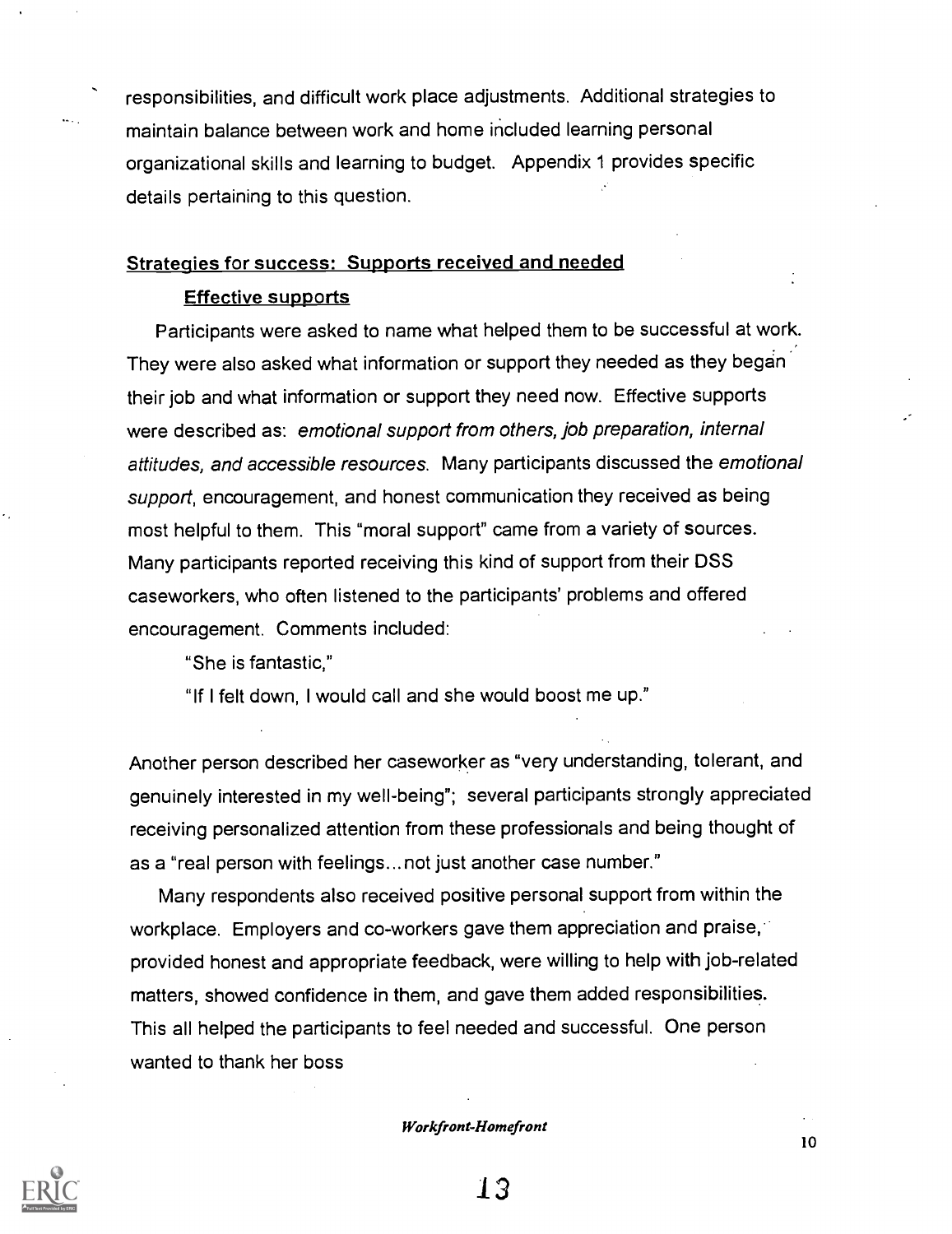"for giving me a chance, for believing in me, for thinking I could do a good job... that's what helped me the most in my work."

Another person said that her company offered psychological help in addition to medical benefits, in case she ever needed someone to talk to. Besides the workplace and DSS, other frequently mentioned sources of emotional support were: God (or the Bible), family and friends (who say "You can do it!"), and a few partners (a boyfriend, a fiancé, and a husband).

Many participants felt success as a result of their skills, education, and/or job preparation. One respondent emphasized how much it helped

"to be prepared to go in and not feel intimidated, knowing what I know and having that education... having gone to school and graduated."

Several participants had completed degrees or taken courses at community colleges or other schools, some used skills from personal experience (such as using parenting skills to provide child care), many were helped by their previous experience and skills from prior employment, and others benefited from a "job coach," on-the-job training, or other kinds of training in the workplace. Skills and knowledge that were particularly helpful included communication with others, computer skills, and technical training or degrees that directly related to their current job.

Another frequently discussed area that helped participants to be successful at work involved internal attitudes and feelings that they possessed. Respondents mentioned the following as helpful: "my confidence in myself," determination to do a good job, self-reliance, self-motivation, and "individual work ethic," and a "positive mental attitude." One woman felt she was successful mainly because she had a "drive for success and independence" and didn't want to depend on the government.

Another very common category of supports that helped the participants to

Workfront-Homefront

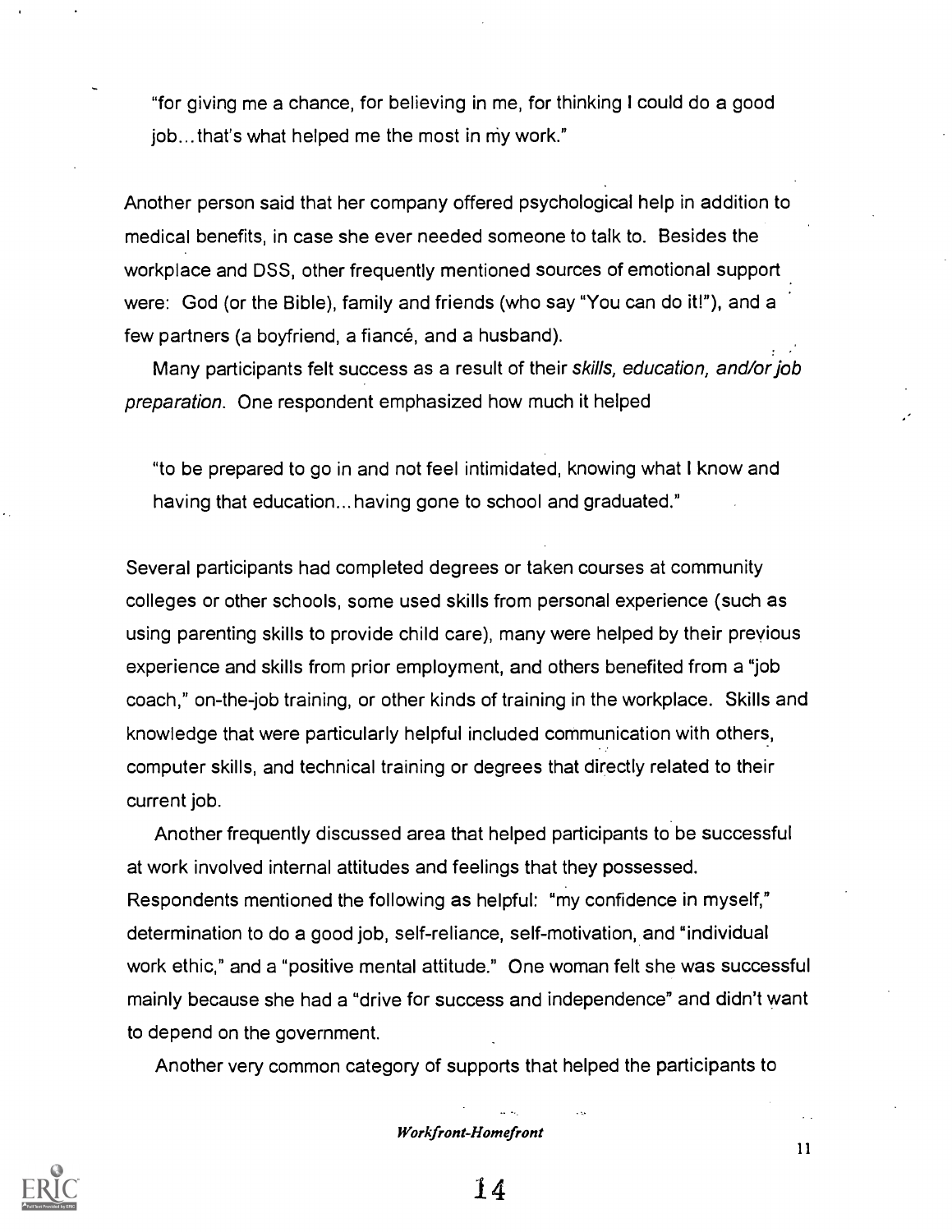succeed was access to resources. This includes financial help with child care, transportation, attending school, and emergency supplies (such as food, clothes, and rent). DSS generally provided all of these services. .Several respondents also received assistance in finding good child care from DSS, Day Care Services, and Child Care Connections; some parents emphasized that they were deeply grateful for those child care services. One person said, "I feel more like helping myself, and am more driven, if people are helping me."

#### Supports needed

In answering these same questions, most respondents indicated some supports that were needed but not received, including needs for *personal* support, education and training, accessible resources and services, and information on parenting. Again, their primary area of need was more personal or emotional support. Participants indicated that they would prefer more one-toone communication between caseworkers and Work First participants, more "concern about the individual," and help with personal problems.

Additionally, many participants noted education and skills as a needed area of support; these needs included "more education in order to advance to the next level," more training on the job, help meeting certain production standards, and typing skills.

Resources such as "quality inexpensive child care," transportation, and medical coverage were also seen as needed supports. One woman needed assistance finding child care for her older child (13-yrs-old), and another said that "medical [coverage] worries me to death." Several people also mentioned the need for more accessible and consolidated information on where to go for different supports and services offered by the community.

Finally, one mother needed help with parenting, such as a non-judgmental hotline for parents to call for information and help with difficulties involving their children.

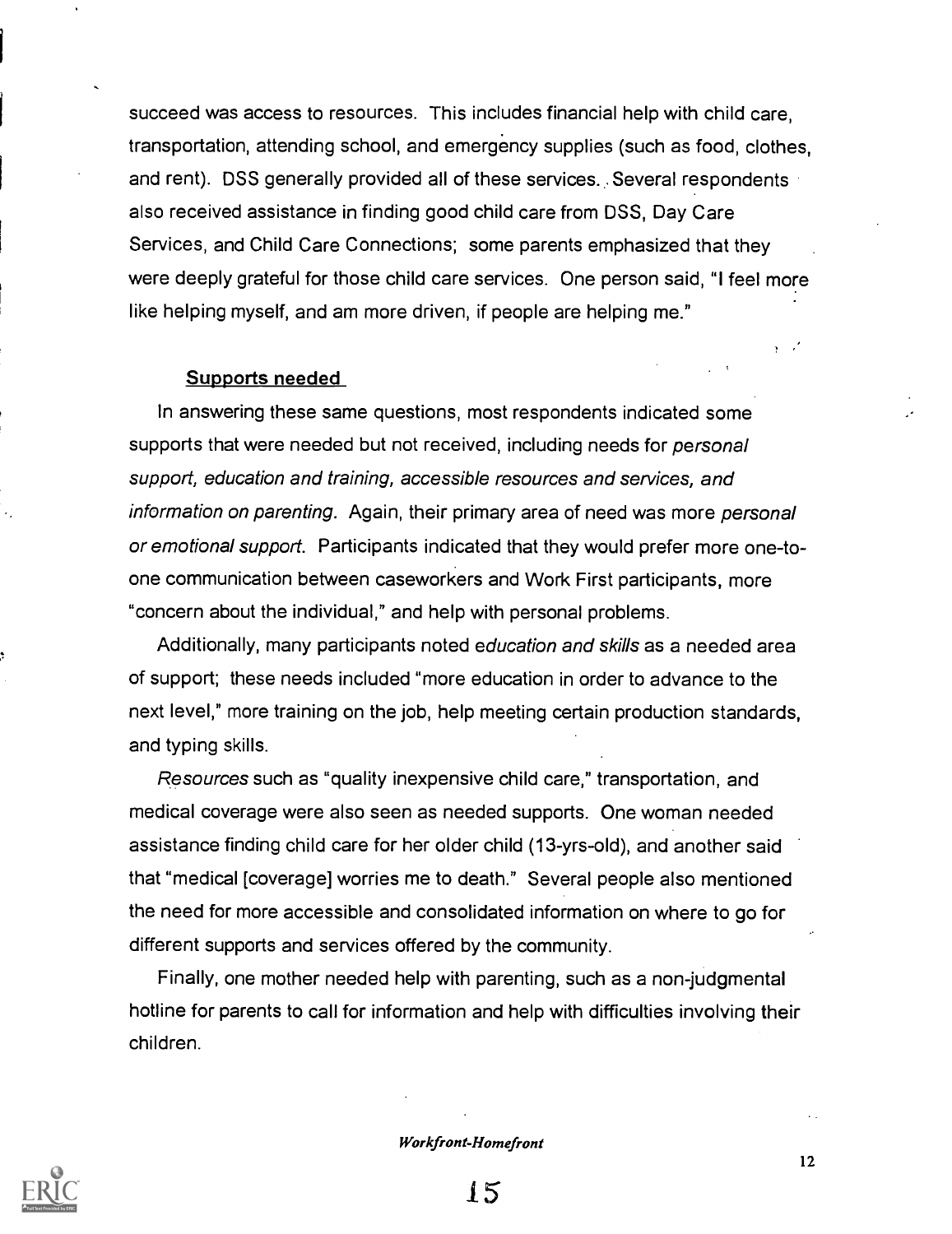## Advice to others

## Advice for other Work First participants

Participants were asked their opinions and advice for improving the transition to working. Their advice was sought for the following target audiences: other Work First participants, employers hiring Work First employees, coworkers, Social Services, and community agencies or citizens. For other Work First participants, the most frequent suggestion was to be "persistent" and "determined" even though it is difficult, with comments advising that others "stick with it, don't give up," "hang in there," and "tough it out and not be discouraged although it may seem that you're being deserted... it'll get better."

A second common category of advice involved keeping your life organized, including comments such as, "pace yourself," "stay on top of things," "set priorities," and "try to get on a regular schedule as soon as possible."

Third, several participants recommended that others get education and/or training. For example, one person advised others to "learn to use the computer," and another said that "not only does school give you the skills, but it builds your self-esteem a lot... it makes a big difference in your life."

## Advice for employers

When asked what they would want employers to know about hiring Work First employees, participants repeatedly emphasized that employers should give them a chance, avoid stereotyping of welfare recipients as lazy and unskilled, and have trust and confidence in their skills. Comments included:

"We are good workers, if given the chance to prove ourselves."

"Don't hold welfare against me."

"A lot of people are on welfare not because they're shiftless and no good, but because of circumstances beyond their control."

Workfront-Homefront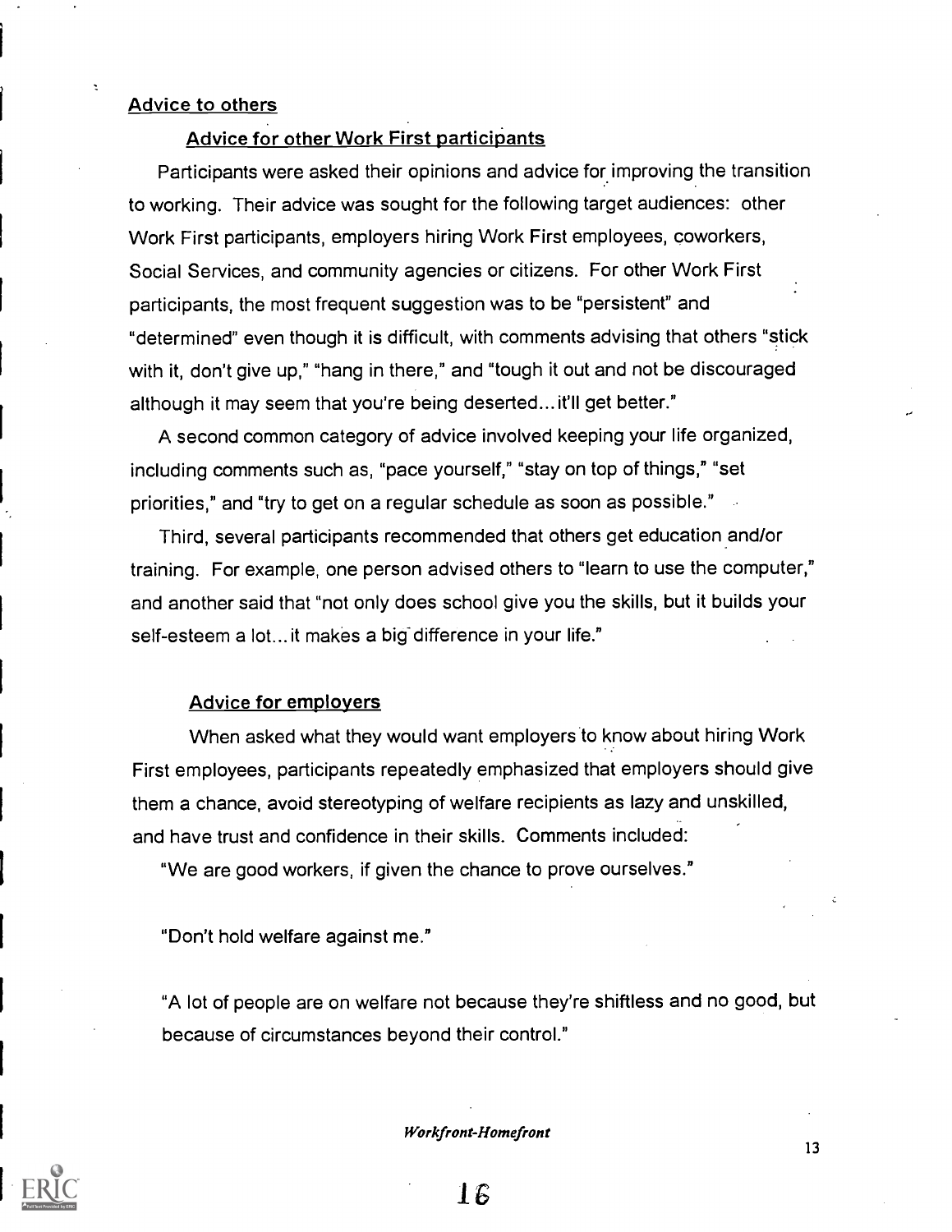Respondents also advised employers treat Work First employees well, by offering encouragement, compassion, respect, fairness, helpfulness, support, and understanding. More comments included:

"You really need to look at them as people... offer them the support that you would want, were it you."

"Help them fix their mistakes. Give respect and you will get respect."

"Work with them, encourage them to big things, because you feel so intimidated with people who have always been successful."

Finally, participants wanted employers to be more understanding and flexible about family concerns. For example, one person suggested that they "work with moms to meet her time needs so she can take care of her kids.

#### Advice for coworkers

When asked what they would want coworkers to know, several respondents mentioned that often coworkers do not know whether an employee is a Work First participant. Other responses were similar to those for employers. An overall theme focused on attitudes and interpersonal actions of coworkers; respondents wanted coworkers to be accepting, supportive, respectful, friendly, communicative, open and honest, and encouraging toward Work First participants. Comments included:

"Give us a chance."

"Make us feel like we're part of the team." "Be patient, informative, communicate." "Treat us like human beings."

#### Advice for Social Services

In response to what they would want Social Services to know, the majority

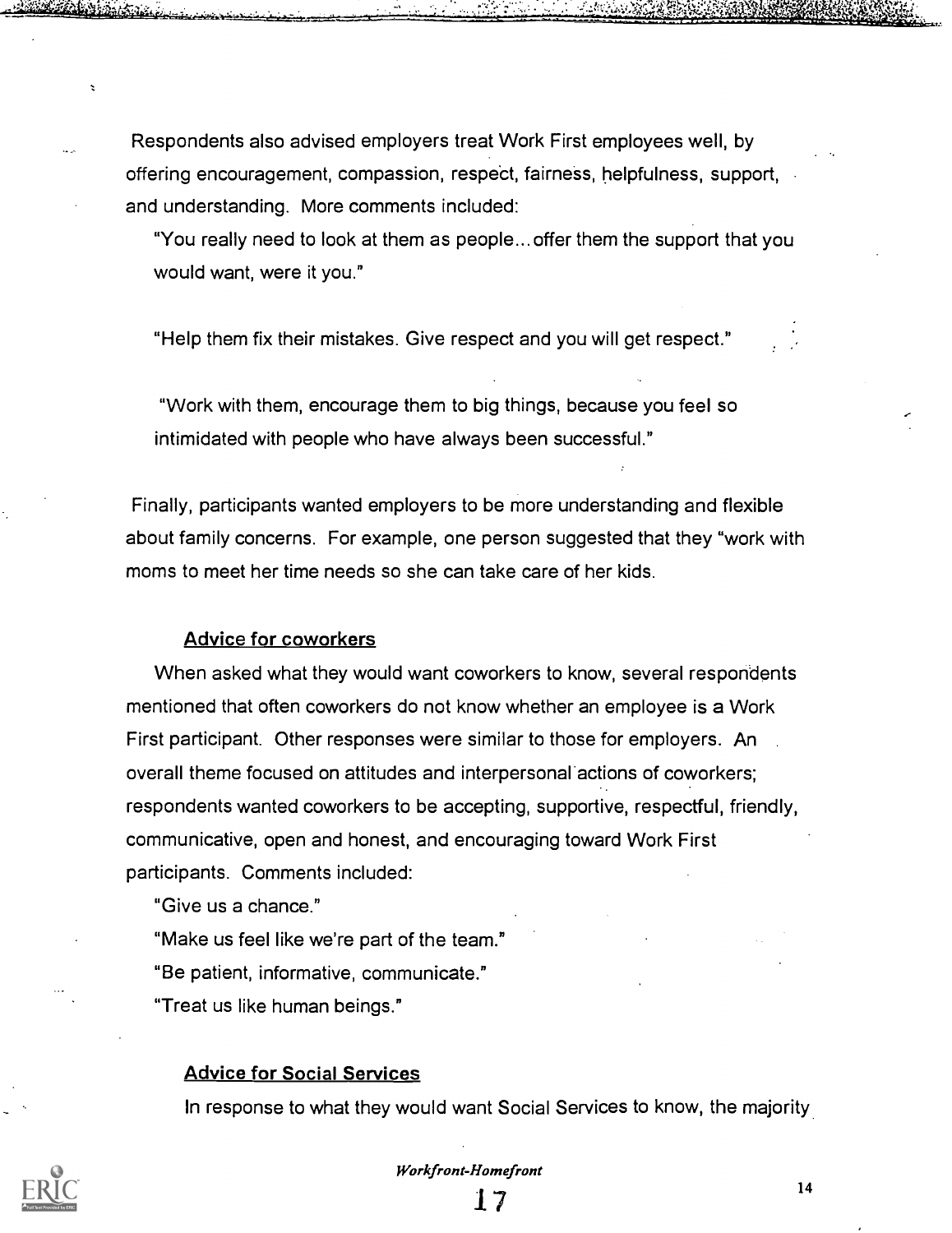of advice involved attitudes. Participants wanted the DSS workers to be compassionate, patient, encouraging, see the good in people (avoid stereotypes), and, in some cases, to be more informative and nice, rather than resentful, towards welfare recipients. Comments included:

"Return phone calls. Care about us"

"Be supportive and provide 'push' as well."

Several respondents said that their caseworkers already possessed these qualities, and were very appreciative. Many responses also focused on the difficult situation of having just started a job and immediately losing welfare benefits. Suggestions for DSS included:

"Extend transition services to learn to budget and build a little reserve." "They should wean people off, and cut back gradually instead of cold turkey."

In addition, many people were very appreciative for the services provided by Work First, particularly in the area of child care. One mother mentioned that "Day care means so much to me and my family," while others wanted additional assistance with child care, saying, "They really need to do more in line with child care... you cannot work if you're thinking, what is going on with my child."

Among other less common responses, several people mentioned a desire for more training programs, particularly for computer skills, and perhaps transportation to such programs. Participants also suggested changes in DSS policies and paperwork; one person asked DSS to not be so rigid about paperwork, since it's embarrassing to show an employer all those papers right after starting ("it automatically puts you in a category."). Another person had trouble coming to so many different DSS appointments, and would rather have had one consolidated time to cover everything.

## Advice for community agencies

When asked what they would want other community agencies or citizens to know, one issue the respondents discussed was the need for public awareness

#### Workfront-Homefront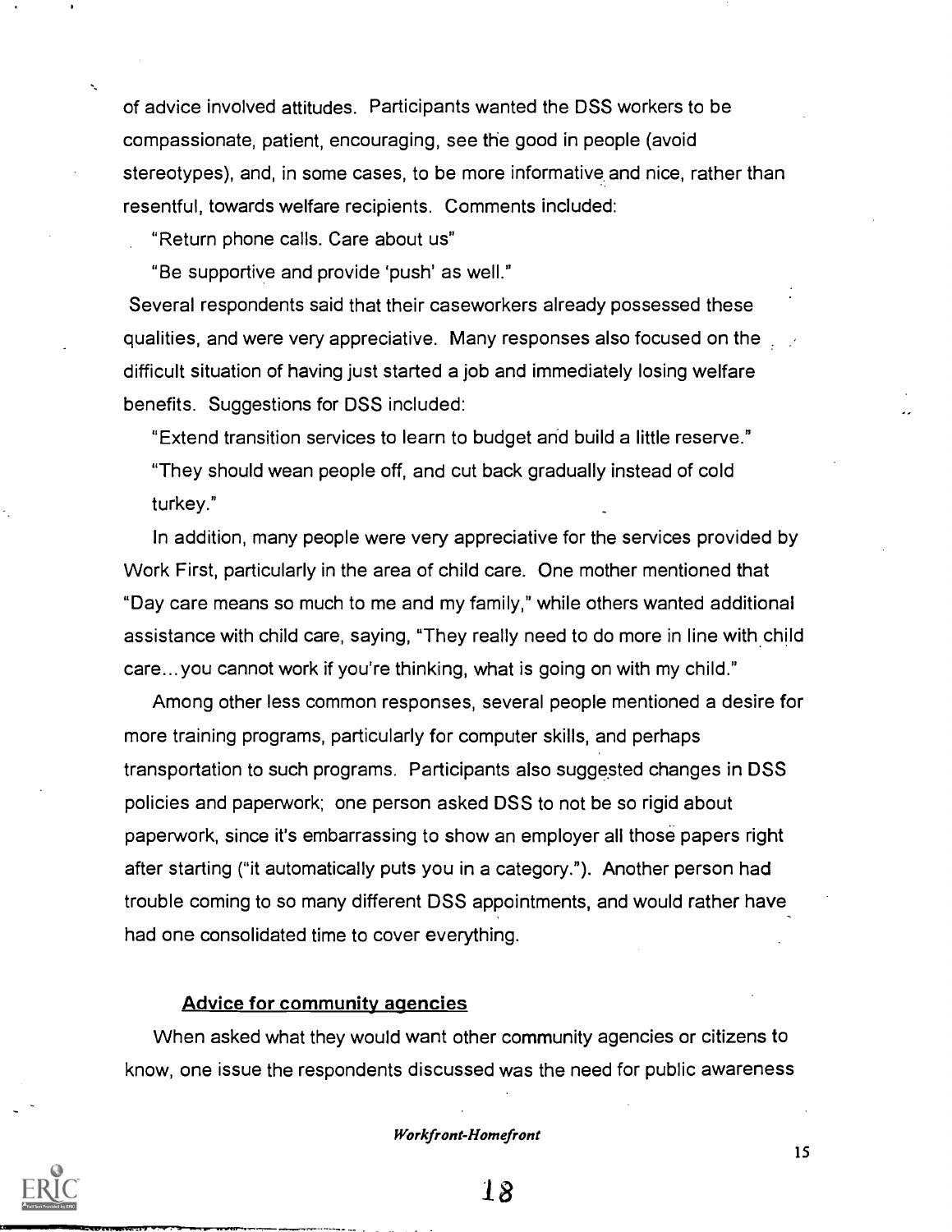about avoiding stereotypes. They want others to look for the good in people and to be respectful and fair. Other suggestions' involved job development, such as "Creating real jobs that simple parents can handle," and "Need to get real jobs out there, that single parents can handle." Finally, several participants wanted to thank community agencies for providing emergency resources, and others wanted to make more people aware of services such as these. Respondents' ideas for increased awareness of services included: a community meeting where each program shares its goals, etc., or having the Resident Service Coordinators of housing complexes be able to share that information about Work First and its benefits.

## Additional comments

When asked if there was anything else they would like to share that would help in the statewide effort to help people get jobs, participants generally reemphasized previous points. They discussed their appreciation of DSS and the need to focus on: feelings of self-esteem, self-confidence, pride, a positive attitude, education and training, child care (for young and older children), transportation needs, and creating more accessible jobs.

#### Workfront-Homefront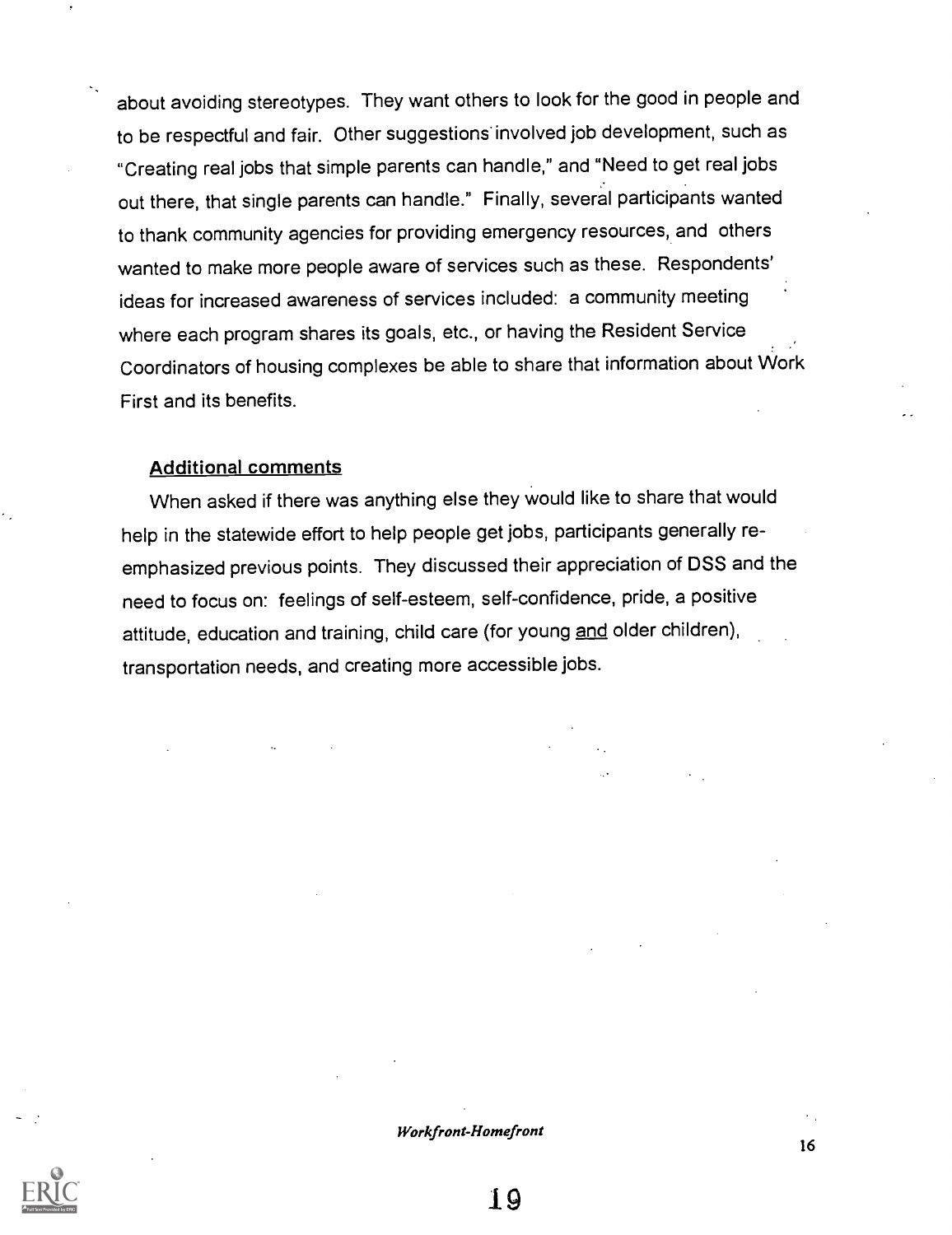## Workfront-Homefront Team Recommendations

These recommendations are divided as such:

Aspects that primarily affect the individual Aspects that affect the individual as a parent or family member Aspects that affect the individual in the workplace Aspects that affect the larger community and its' services Aspects that affect the larger welfare infrastructure and system

## Aspects that affect the individual primarily

- Explore ways to enhance one-to-one counseling with Work First participants for moral support and encouragement. Of primary concern to many WF participants is having someone they can contact when they have problems of any kind.
- Explore effective ways to inform participants about educational opportunities, scholarships and resources early on to help them access full community services and outlets.
- Encourage the development of support networks for Work First participants.
- Invite and pay successful Work First participants to assist with training for new workers.
- Supplement current preparation with these topics:
	- Differences among people:How to get along
	- Scheduling and time management
	- Personal wellness and fitness for optimum performance and energy

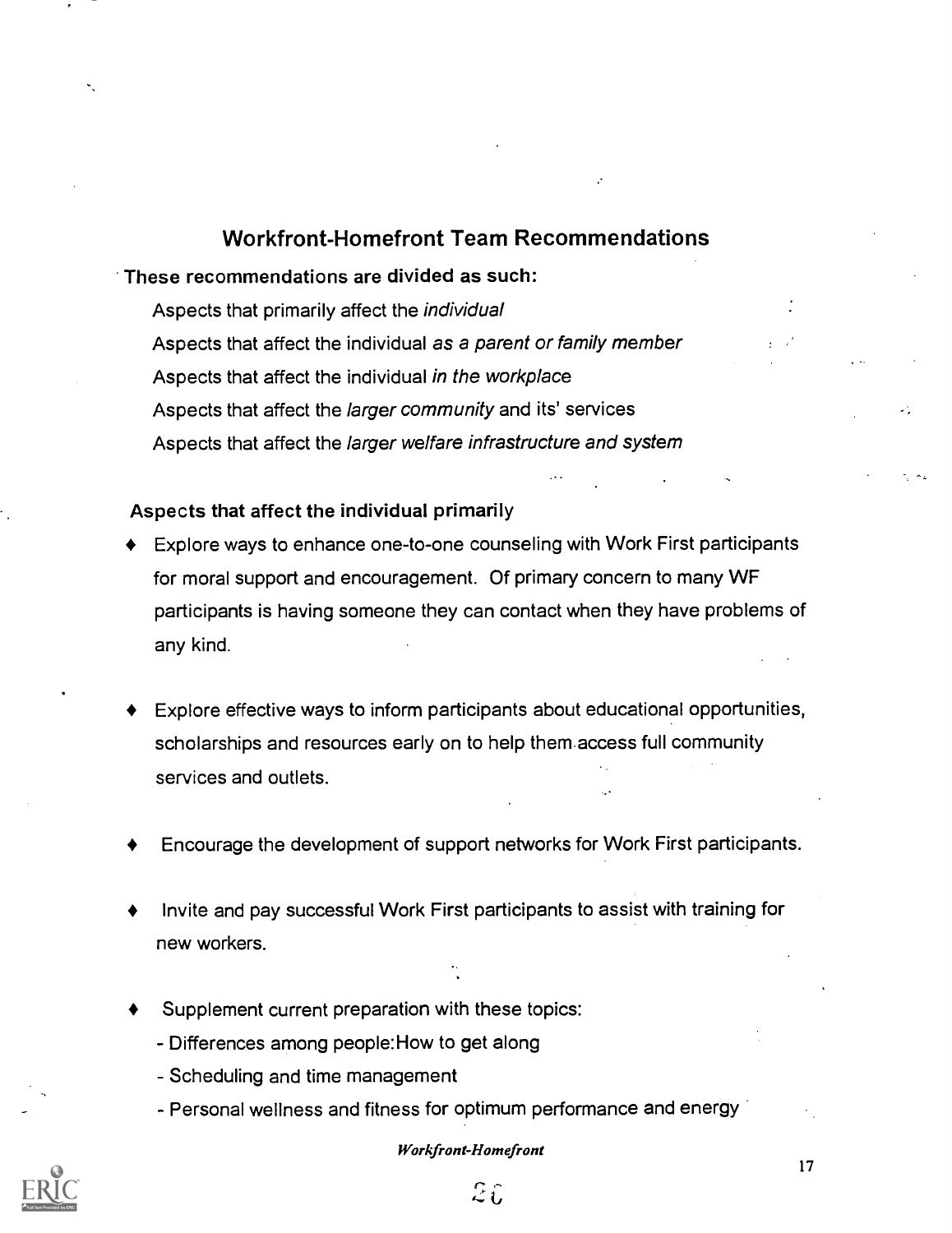- Stress management
- Decision making: It's a skill

## Aspects that affect the individual as a parent or family member

- Develop a referral partnership between DSS and a CC R & R to help families find quality child care, and bridge financial assistance with child care expenses and transportation.
- Supplement current preparation with these topics:
	- Financial management of the family resources
	- Parenting skills for the busy parent
	- Selecting quality child care

## Aspects that affect the individual in the workplace

- Offer worksite workshops to groups of employees as well as groups of management about the following suggested topics:
	- -Communication, honesty, and encouragement with co-workers
	- -Diversity awareness: Overcoming stereotypying and classism
	- Poverty simulation (ROWELL)
	- Stress induced illness in employees
	- Employer interviews: appropriate questions to ask (ie.,discrimination against marital status and parenthood)
- Inform employers that emotional support and encouragement in new working environments is critical. Provide optional mentoring opportunities for new Work First participants.
- Discuss flex options with employers as a strategy for to new employees to find success and decrease turnover. This would include flex scheduling, support systems, sick child care options, and health and wellness issues that

#### workfront\_Homefront

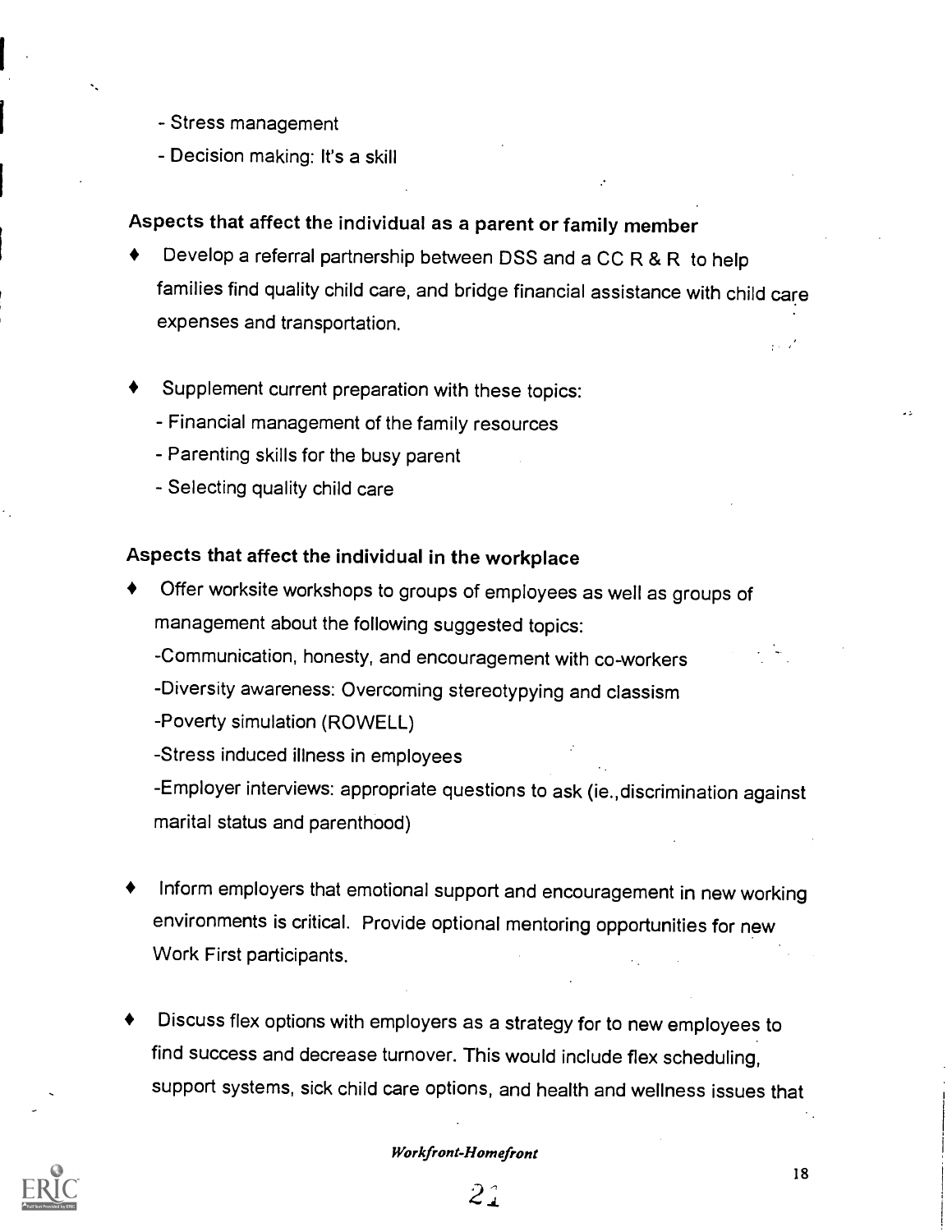affect individuals.

- Encourage employers to provide staff development opportunities, and where appropriate to provide opportunities for additional training/education for job advancement.
- Develop ways to more thoroughly advertise job opportunities.

## Aspects that affect the larger community and services

Inform WF participants about the services that exist in the community. Examples might include:

-- booklets that lists and explains services available for families in the area (such as JTPA, Child Care Connections, etc.)

-- holding community resource meetings for WF participants where different service-providing agencies come and explain what they do and who to contact

- Create community systems of collecting used business clothes, jewelry, etc., from people in the community for people just starting a professional wardrobe.
- Inquire with public transportation systems about the possibility of expanding bus routes and extending hours of service in certain areas. Strengthen the availability of public transportation where none exists.
- Seek ways to increase accessibility to educational and job skill training programs by particularly looking at individual participant needs for transportation and child care.
- Utilize experienced Work First participants to help new participants through the transition into full-time employment.

Workfront-Homefront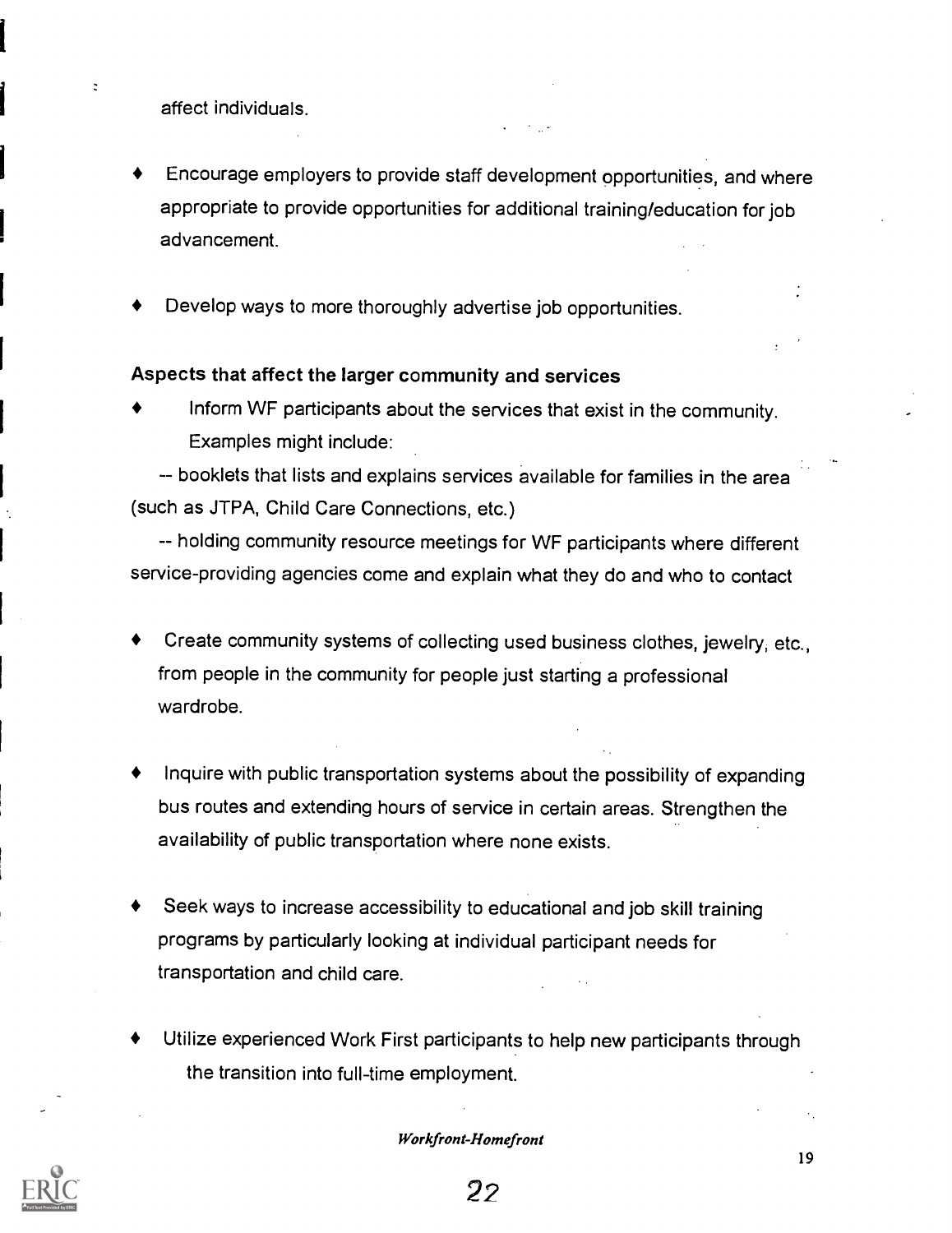- Develop community public awareness pieces for community groups to discount stereotypes of this population to ease community tension and encourage employment to market Work First with a positive, upbeat context.
- Inquire with the mental health system about instituting flexible hours. New workers may have children with complex problems due to multiple life stressors and they cannot jeopardize their tenuous work situation to obtain counseling services as frequently as necessary to truly be helpful to their children.
- Promote development of quality child care in local communities. This child care should provide services for those persons on shift work as well as with weekend employment.
- Provide transportation for after-school programs so children can arrive at these programs safely.
- Promote community awareness of the need for more after-school programs for older children (aged 12 and older).
- Additional information about these issues should be covered with WF participants:
	- difficult transitions from school to working full-time
	- conducting a job search (how to locate appropriate jobs to apply for)
	- time management
	- basic skills courses and literacy
	- parenting while working-easily accessible resources or a hotline

#### Workfront-Homefront

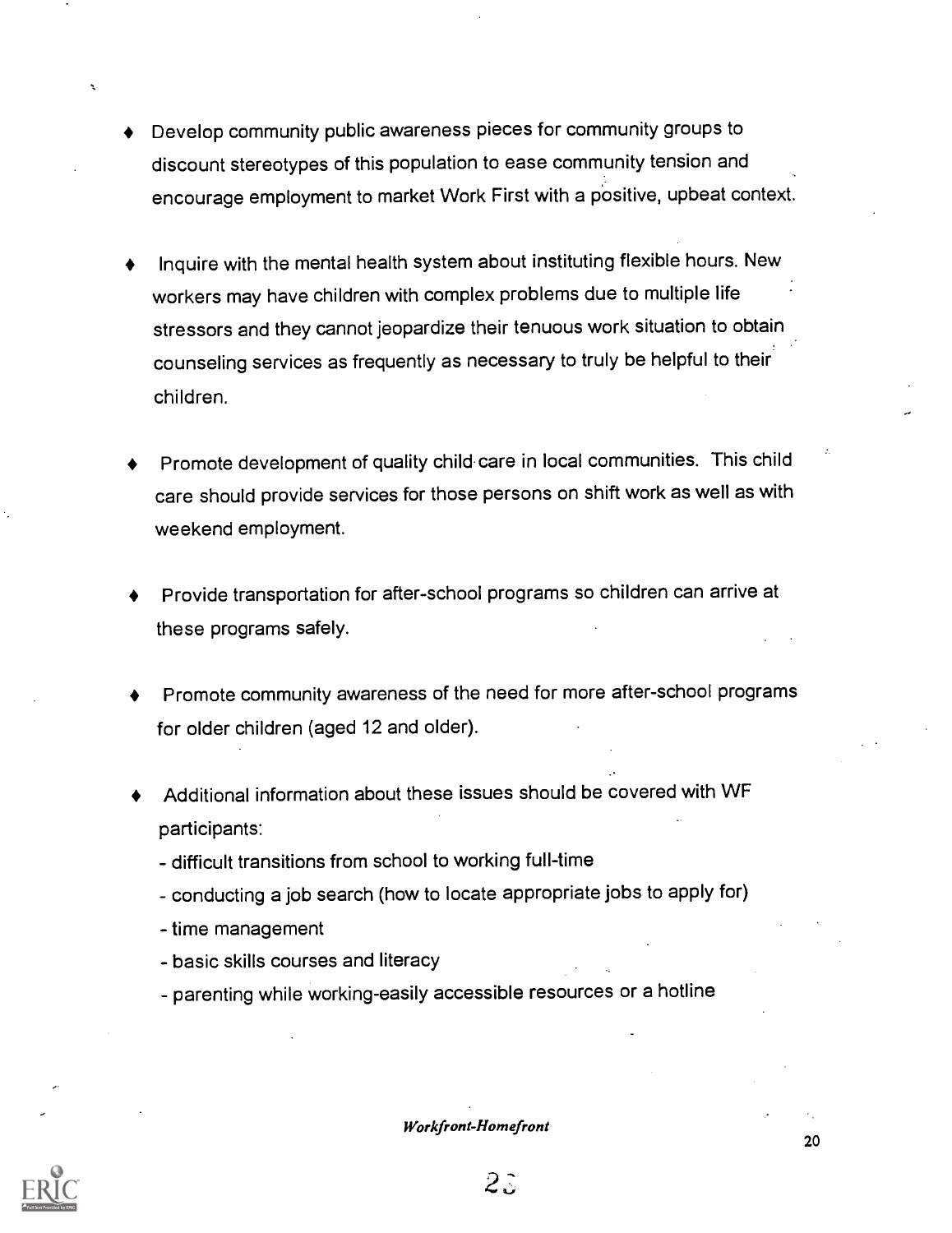Aspects that affect the larger welfare infrastructure and system

- Explore modifications of current eligibility standards to ease the financial transition from welfare to self-sufficiency by extending benefits such as food stamps and Medicaid for a few months after beginning a full-time job, or gradually decreasing benefits.
- Seek ways to consolidate various appointments for different services into.. one visit; WF participants often have great difficulty coming to numerous appointments because of transportation problems and busy schedules.

## Extension's Contributions:

The Department of Family and Consumer Sciences proposes writing the following publications:

Four-six page Publications to be used to teach WF participants and for WF participant use.

- Differences among people: How to get along at home and work (including communication and difference among people as well as developing personal networks)
- Personal wellness for optimum performance and energy
- Parenting skills for the busy parent of a preschooler
- Easing transitions (balancing work and family, relationships, scheduling and time, health issues)

One page easy reference fact sheet:

- Locating and selecting child care
- Decision making: It's a skill
- Community Building publications to be shared among community agencies wanting to take supporting local Work First efforts. These would include topics such as initiating community support systems (clothing bank, listing of services, job fairs, starting participant run support networks, community

## Workfront-Homefront



24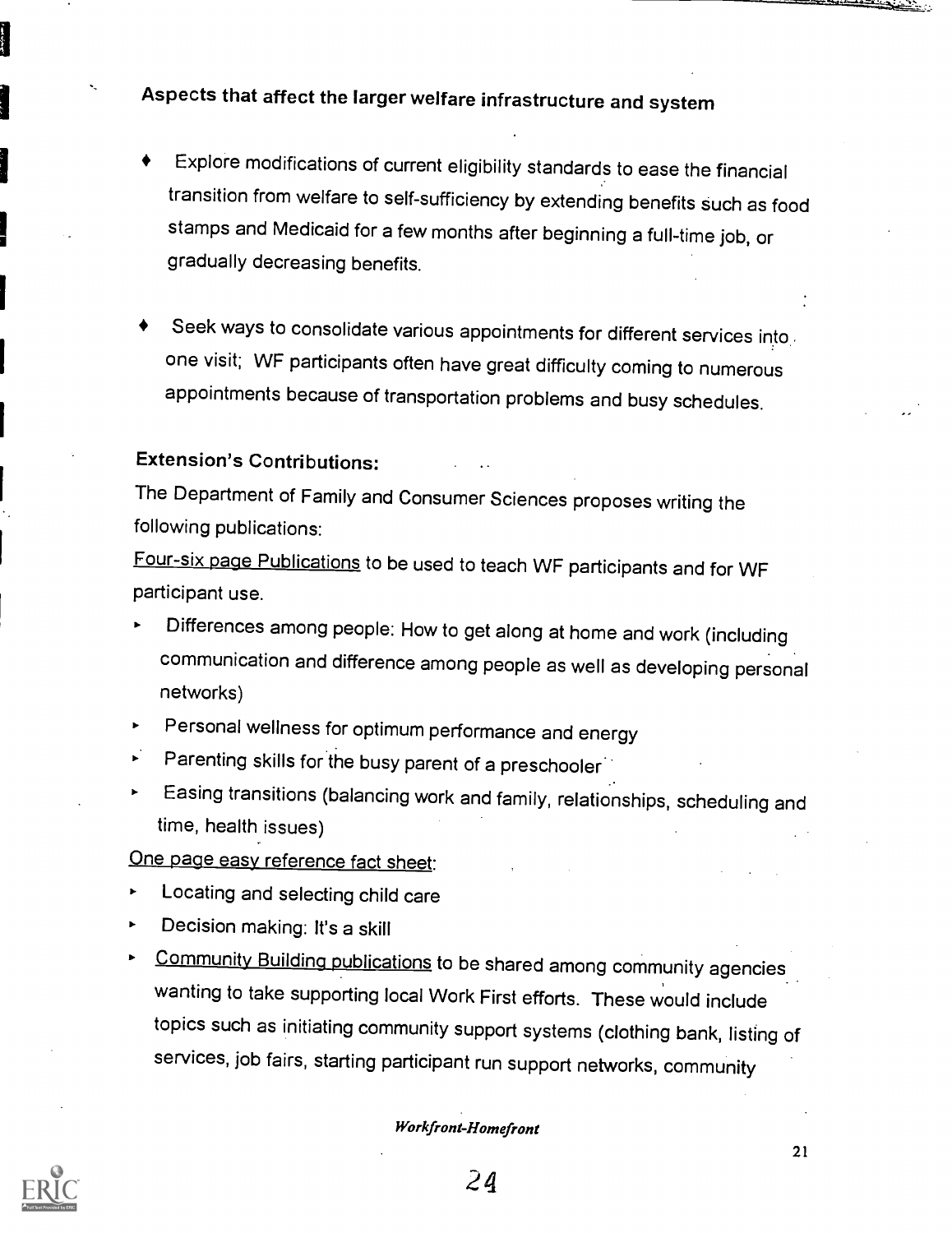# awareness, recruitment of child care providers)

 $\frac{1}{2}$ 

Workfront-Homefront



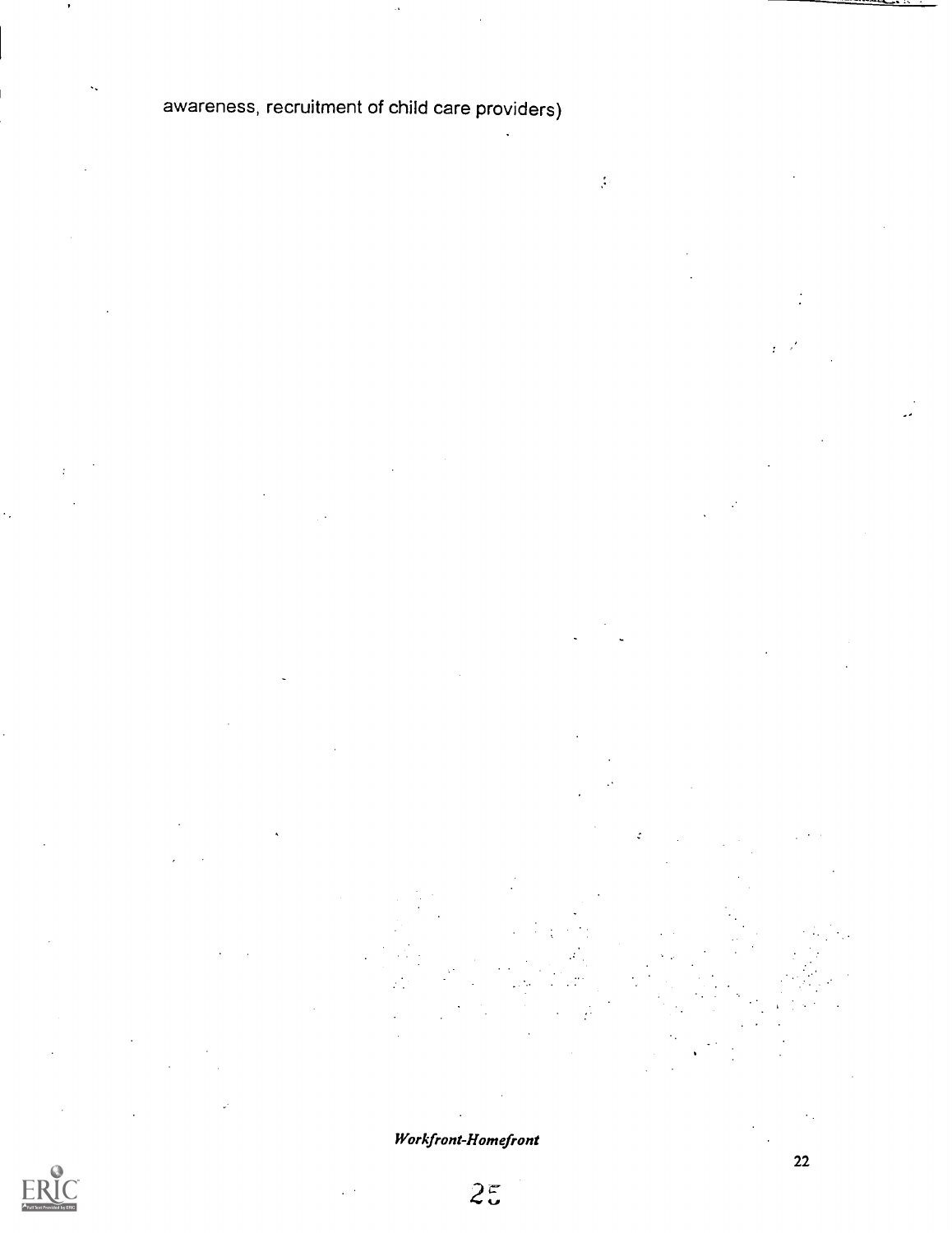# Work Front - Home Front Interviews with Work First Employers

 $\frac{1}{2}$  .

Karen DeBord D. Wayne Matthews Rebekah F. Canu Pamela L.S. Parris

## North Carolina Cooperative Extension Service North Carolina State University Raleigh, NC

April 1997

 $\ddot{\phantom{0}}$ 

Workfront-Homefront 1



 $2\hat{c}$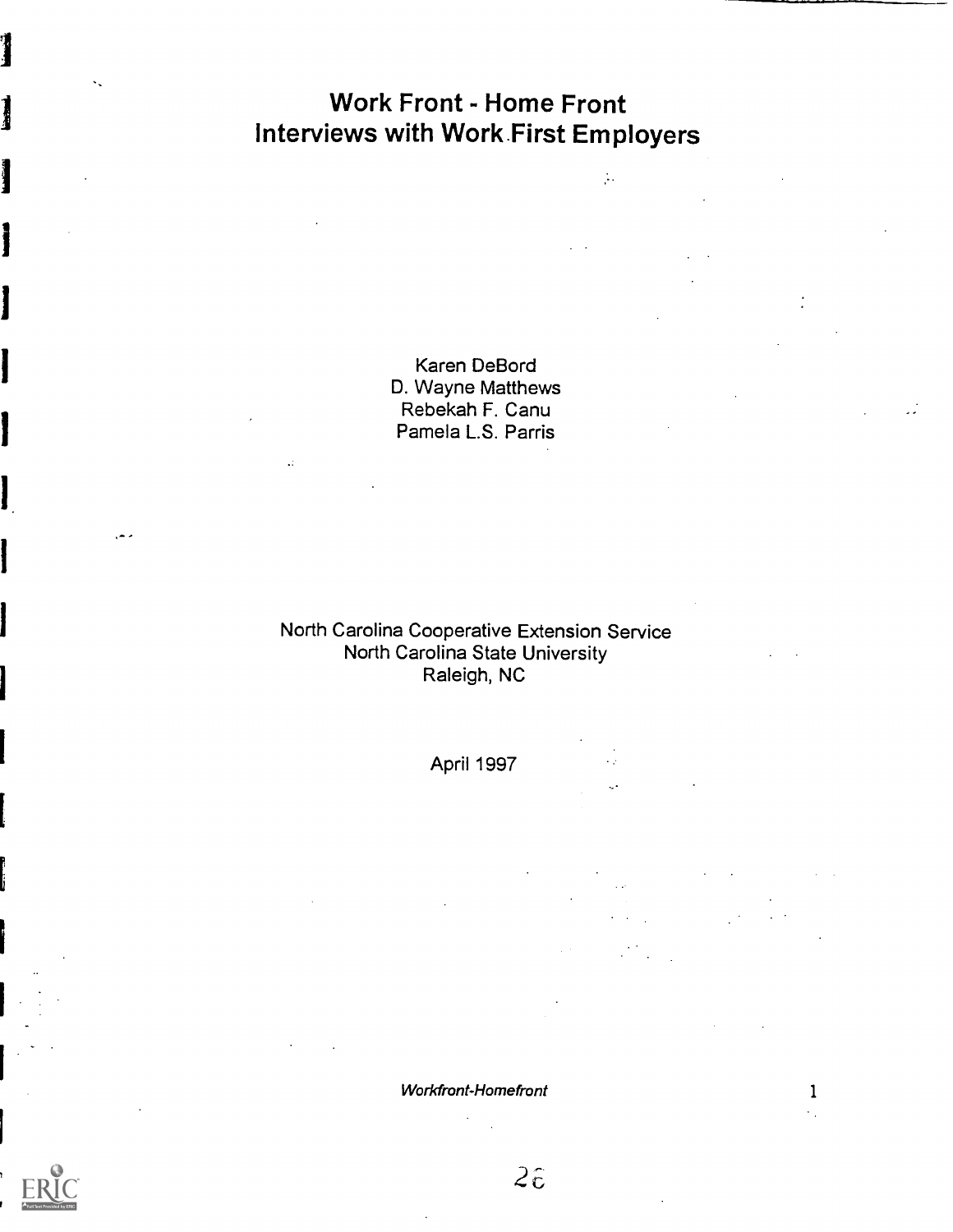## Work Front- Home Front Interviews with Work First Employers

Karen DeBord D. Wayne Matthews Rebekah F. Canu Pamela L. S. Parris

To investigate sustainability with the Work First effort, the North Carolina Cooperative Extension Service Human Development Specialists developed a partnership with the Department of Human Resources Economic Independence unit. In addition to conducting telephone interviews with Work First participants, the research team also contacted employers of Work First employees. Accessing employers of Work First participants occured in various ways. Referrals through the local Departments of Social Services in Wake and Guilford county in addition to the advisory board of the Center for Employment Training in Durham were excellent sources for referrals.

## RESULTS

The pool of respondents included 12 employer contacts; the majority were Human Resources workers. Others included one business manager, one business owner, a Vice President for Economic Development, and one worksite director of training. Ten of the employers were reported by DSS to have hired Work First participants recently, and two had recently hired participants who had attended a job skills training program. All of the respondents were reached by telephone, but five were not able to answer any interview questions in detail, because they did not know who among their employees were previous Work First participants. Several respondents indicated that they would like to have the list of which workers were WF participants; one person said,

Workfront-Homefront 2008

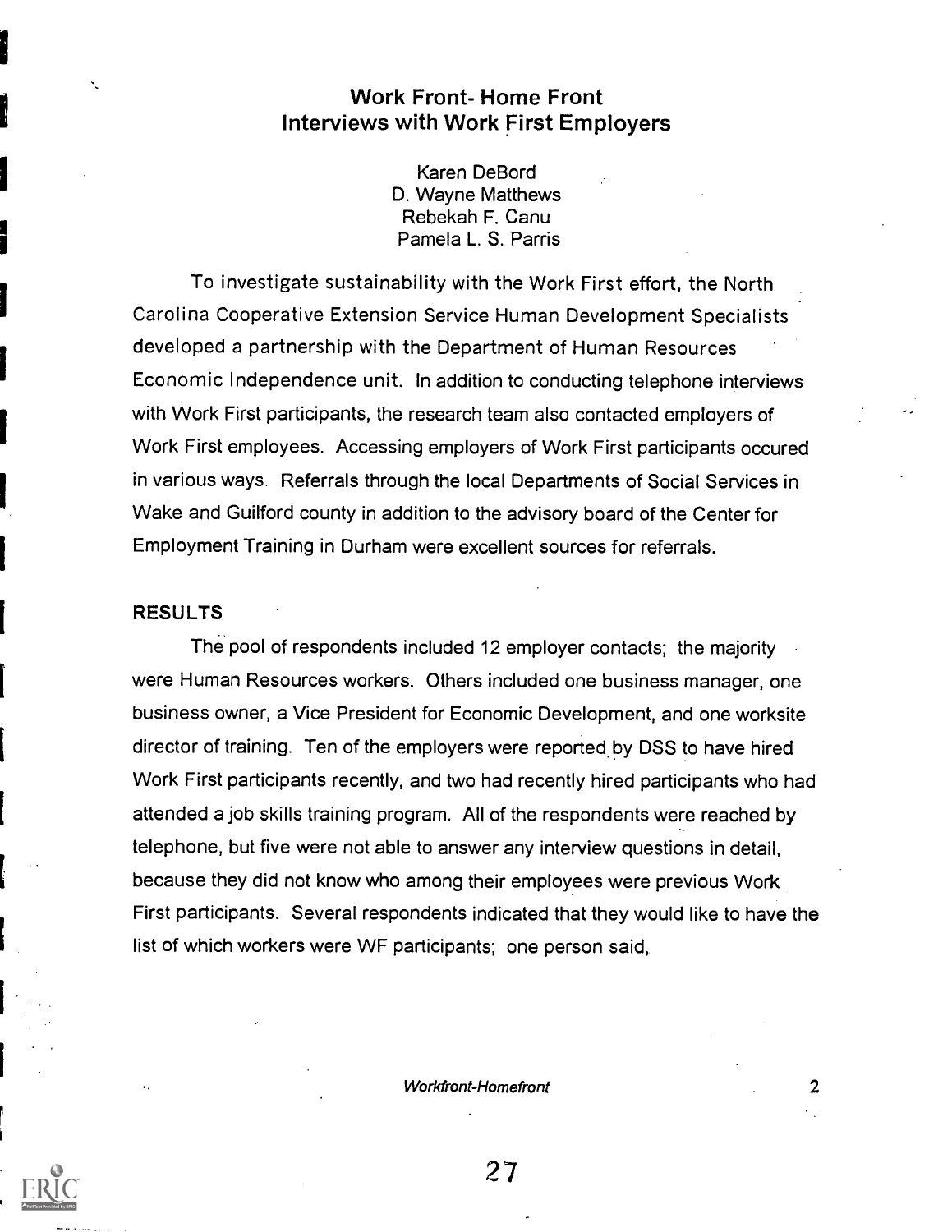"That's information I would dearly love to have, because of my own tracking. I would like to know the turnover rate, compared to the other sources that I use."

Employers who were unaware of which workers were WF participants, said This knowledge "wouldn't make any difference to us... it's based upon the individual's job performance; we could really care less, from that respect."

Seven employers were able to respond to the interview questions. Six of these contacts said they definitely knew which of their employees were previous welfare recipients, and one said he had a general, but not definite, idea of which employees had moved off of welfare. One employer was also able to talk with her area managers about the interview questions and represeted their collective input.

## NUMBER OF WF EMPLOYEES

When asked about how many previous welfare recipients they have employed, two contacts said they currently had two people in their section of the larger organization (they did not know about the entire organization). Employers had also had experience with several other previous welfare recipients in the past. Three employers estimated that their companies had hired four to six as employees.

#### JOB PERFORMANCE

When asked how they felt about the WF participants' job performance, responses varied. Several employers were very pleased with their performance, and gave comments such as:

"excellent... both of them are doing quite well... If I could clone them, I would do so."

Workfront-Homefront 3

 $2\tilde{c}$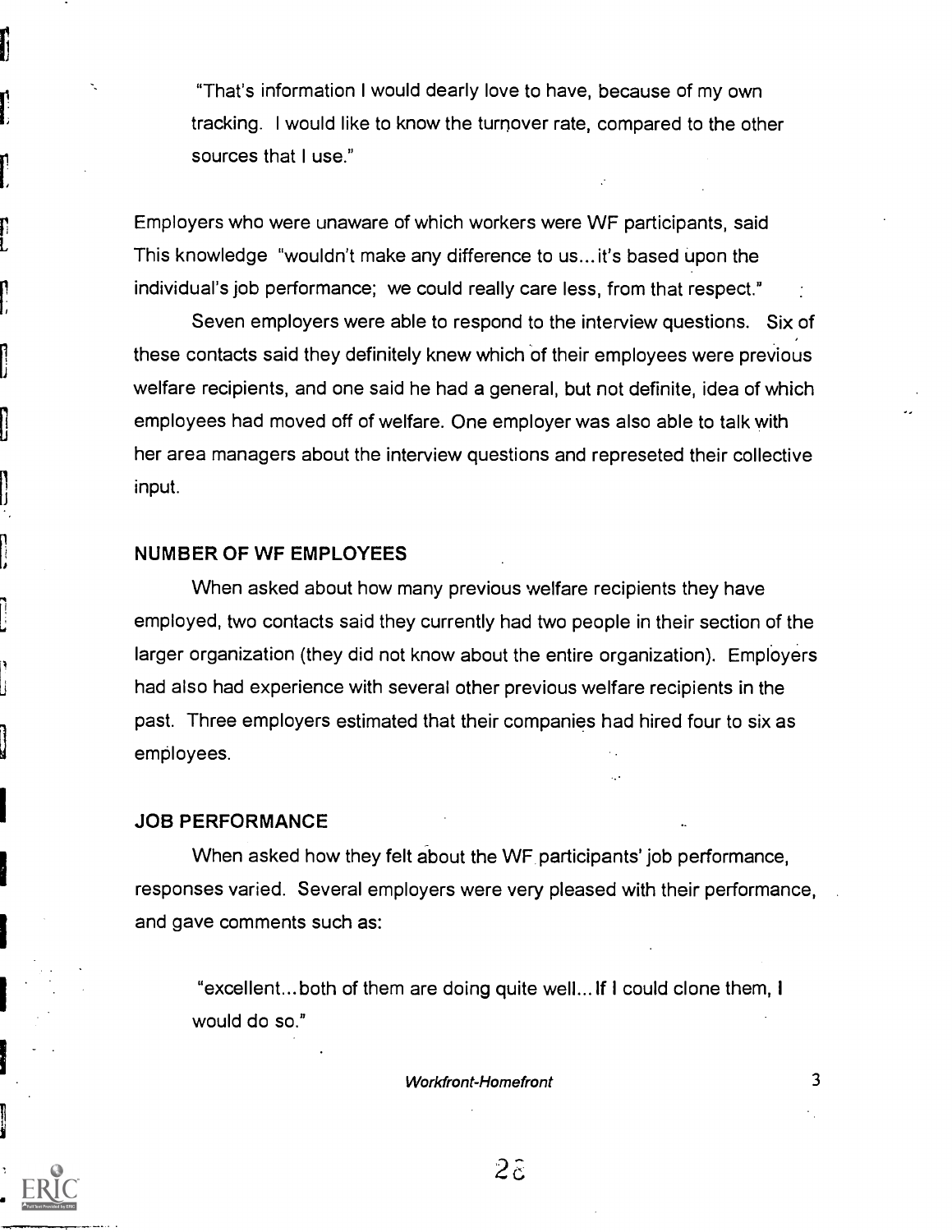"To my knowledge, all the ones that I've been associated with have performed to the expectations."

Other employers reported that the employees who "worked out" were good, but that there had been problems with other WF participants. Concerns with workers basically included personal difficulties and work attendance. One employer noted a substance abuse problem and an abusive relationships as factors that undermined her employees ability to work. Employers reported that workers. with young children in day care presented obstacles to keeping regular work hours;

"Sometimes when the day care center calls it creates a problem...it just seems to happen at the most inopportune times for me... but she does her best to resolve it, and she's working on a backup plan,"

However, this same person commented:

"if I had to rehire them over again, even knowing that (about child care issues) I would do that."

Relative to work attendance, employers indicated that workers did a good job when they were on the job, but there were problems with consistency in work attendance combined with a failure to notify employers of impending absences.

"It wasn't so much the quality of work when they were there, but were they going to be there."

#### ADVANTAGES

Employers were asked about advantages and disadvantages of hiring Work First participants. Advantages primarily included worker committment. DSS as extra added support, and well trained workers. Comments included: "this taps a new labor market of dedicated and committed workers,"

Workfront-Homefront 4

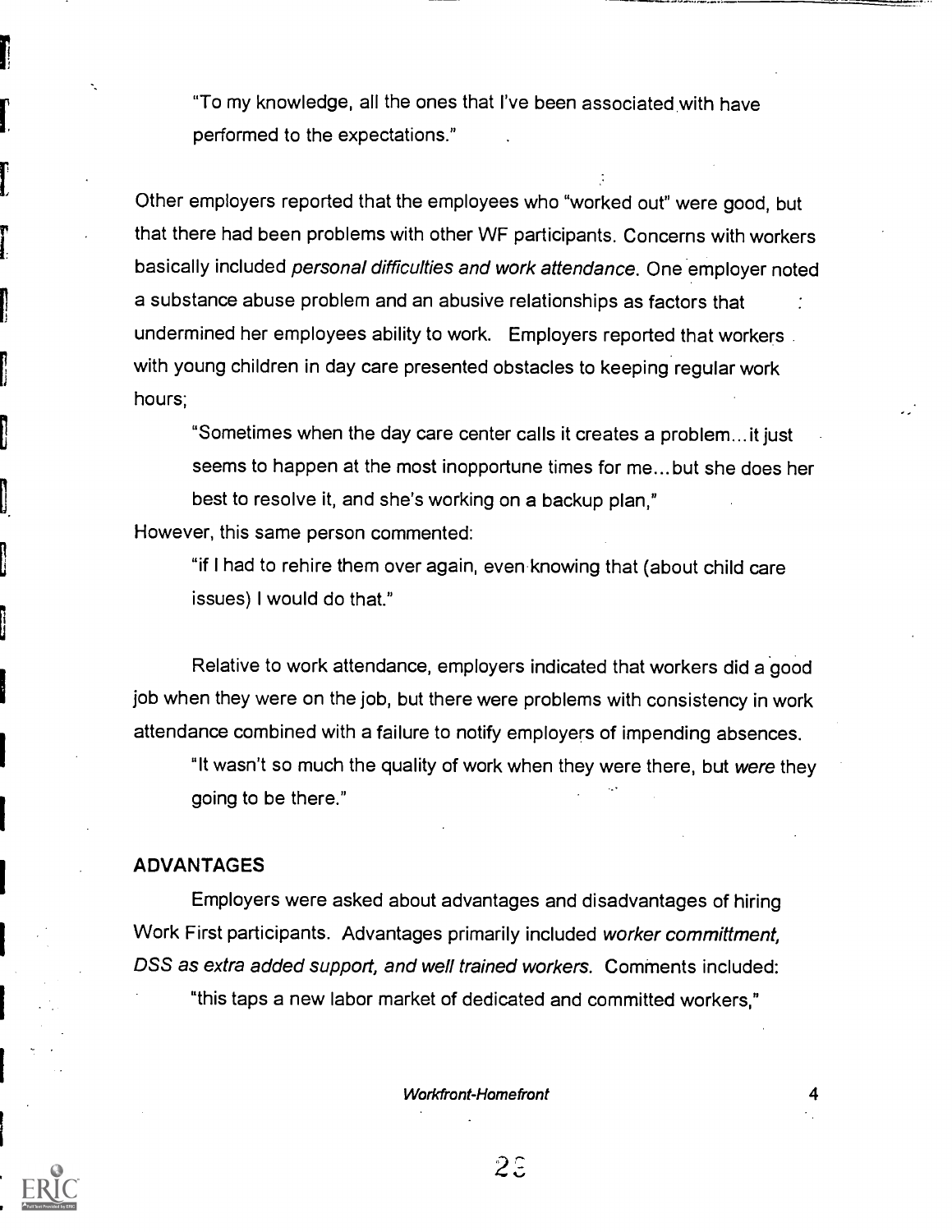"they want to work and employers find the process of going through the WF program helpful."

"If we weren't going through that WF program and these people just came in and applied for a job, the chances that we would hire them would be almost zilch, because we wouldn't have any confidence that they were going to be a good employee," but because they are in WF, "we know : they're part of a program that's working with them, helping develop their skills."

Another benefit of going through the WF program for her was working directly with the WF caseworkers; One employer commented:

"we like having that third party involved," especially if there is a problem, because, "if we feel uncomfortable going to that employee, we'd feel comfortable going to their counselor, and say this person has this problem you need to work on."

Advanced training was another advantage reported by several of employers. In a training program conducted through the Women's Center, one employer reported that the workers came to her well-prepared, but had failed to "stick with it". Another indicated :

"one good thing for me was that they were already qualified on the forklift...they knew everything, which was a benefit to me, which helped me get them through [the licensing class] quickly...the training curve wasn't as large as it would have been [without their prior training]...they even had experience in shipping."

## DISADVANTAGES

Workfront-Homefront 5



 $3\overline{c}$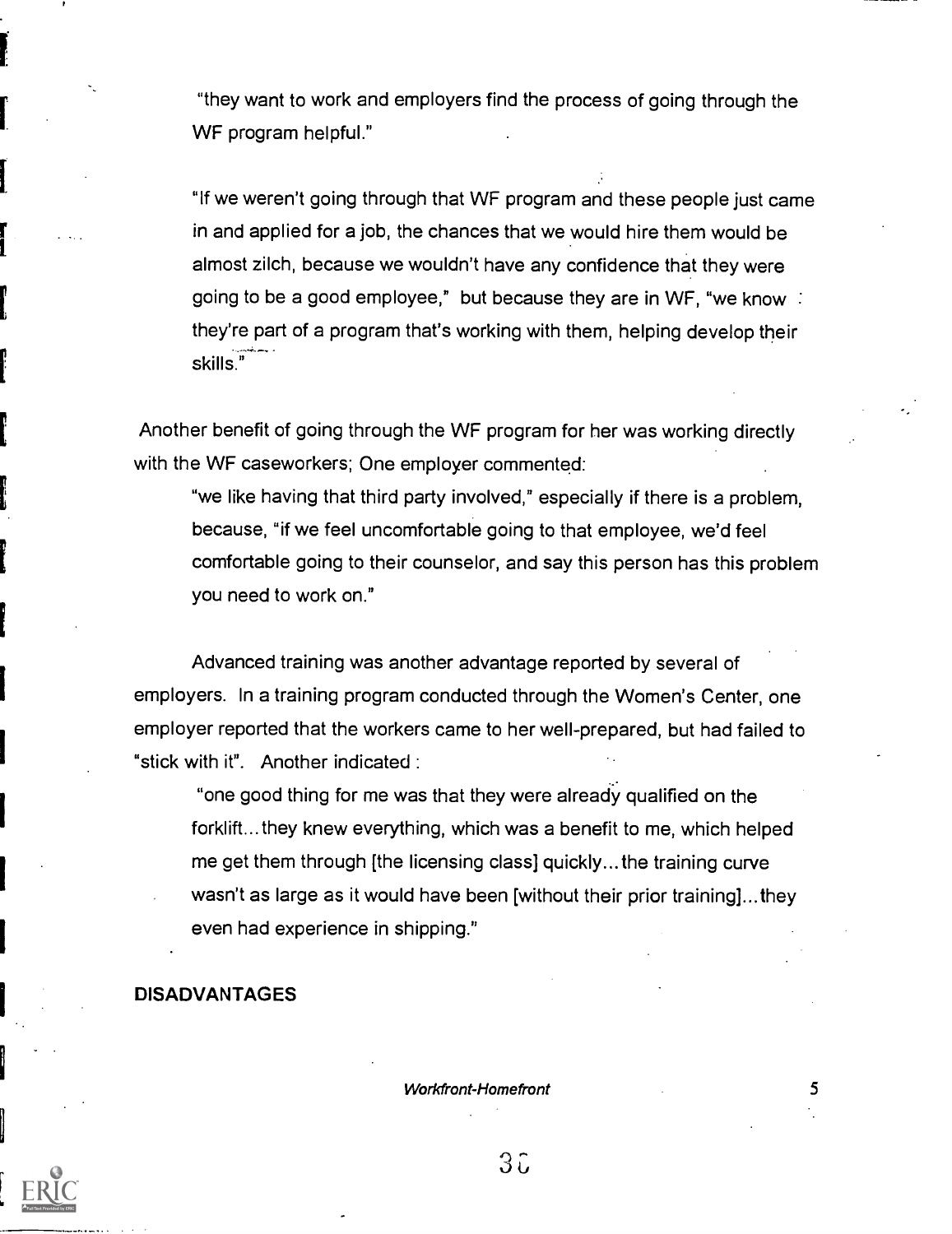Primary disadvantages include: lack of training skills, attendance problems and transportation arrangements. .Although training was cited as a positive aspect in the previous question, it was also noted as a disadvantage when employees were under training however, one employer said that the workers

"catch on very quickly and... have had no problems adjusting... it's just a weak area."

This is compounded by some difficulty in

"being adjusted to the corporate environment" because "a lot of the jobs they held before may not have been as structured as the one that they are in now."

Regular attendance presents some problems for employers. Employers feel that some employees

"don't understand you have to show up when expected,"

"Especially Monday morning - not showing up at all on Mondays,"

and

some employees seemed to "last only until their first pay check and then disappear."

According to several employers, difficulties with transportation is an ongoing problem. For some, work sites are in remote areas that are not serviced by bus routes, and because many WF participants do not have cars, it is very difficult to place these people into jobs.

Some interesting observations, but only noted by one employer each was that many WF participants want full-time positions but most of the available positions are only part-time; and many WF participants are screened out after the criminal records check, so that "there are few people left that we can hire."

Workfront-Homefront 6

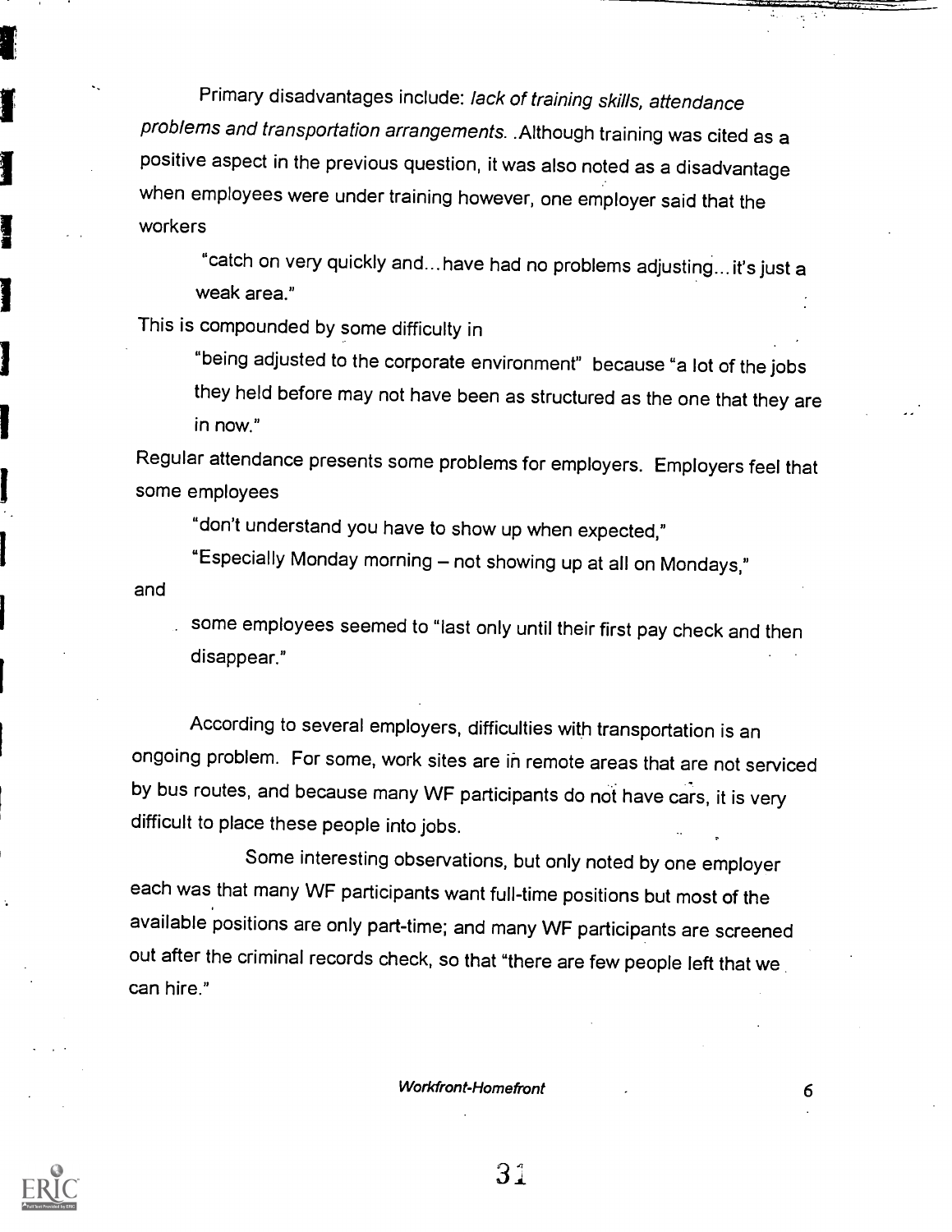## TURNOVER

When asked whether they had experienced greater turnover among these employees, responses varied with some noting high turnover--as high as 98%--. while others indicated no noticable turnover saying :

the workers have "very good on attendance, very punctual... one of them has only used one sick day in a year, and the only time the other one needs to take sick time is to take care of her child."

"It hasn't been that noticeable... I would say they had blended in with the rest of the working group."

At least one employer indicated that the criminal records check eliminated otherwise qualified applicants before they could start work saying:

"it wasn't so much the turnover as... once they screened their criminal records history, that seems to get rid of people."

## REASONS FOR LEAVING AND/OR HAVING ADJUSTMENT PROBLEMS

Respondents were asked about why they felt that some workers have stayed on the job while others have left, and why some have done well while others have had adjustment problems. Responses to these two questions were very similar.

Employers indicated that the main reason for turnover and employees' dissatisfaction with their job was number of hours, work preparedness and adjustment, and fearing loss of benefits.

"They want more hours, that's the big one."

"The job was too hard, that they were not expecting it to be such difficult work,"

Workfront-Homefront

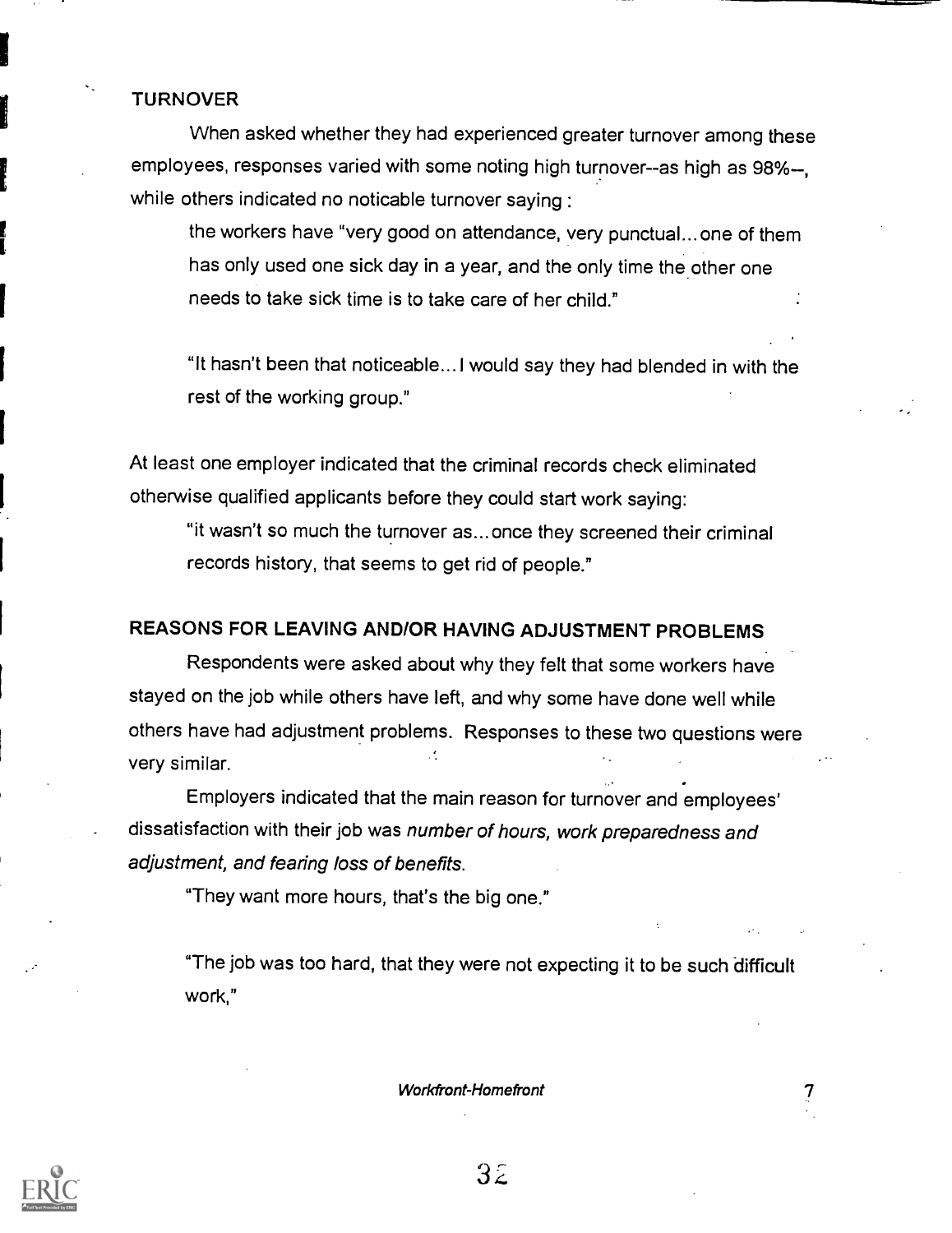"Maybe the technical aspect of the job that they may not possess, all the necessary training...lack of education and training is a big factor, the primary factor."

"Personal problems, either with their children or something going on in their life," "poor attitude... easily agitated over small matters...they didn't have a good history of how to deal with personal conflict, work conflict,"

Losing benefits such as housing and Medicaid was exacerbated by the difficult and "too complex" process of trying to verify their earnings for DSS when they were starting out as a substitute worker. This employer also mentioned that part of the poor attitude was that

"the employees felt like they were being forced to work... It wasn't that `I want to work,' it was that 'I have to find a job'."

## REASONS FOR STAYING ON THE JOB AND/OR DOING WELL

Employers seemed to agree that employees were successful because they wanted to keep their good job. Employers commented:

"I think a lot of it has been their past experience, and they realize that, 1 work for a great company... the pay is very well, and excellent benefits... they have a good position and they want to maintain it, they work very hard to do that."

"A lot of it is the desire for the work and the job... I've heard a lot of them tell us it's a great place to work, and they enjoy the work and the camaraderie... it's an individual desire for employment, to get ahead, and those that have that desire seem to progress ahead of the others that don't."

Workfront-Homefront 8

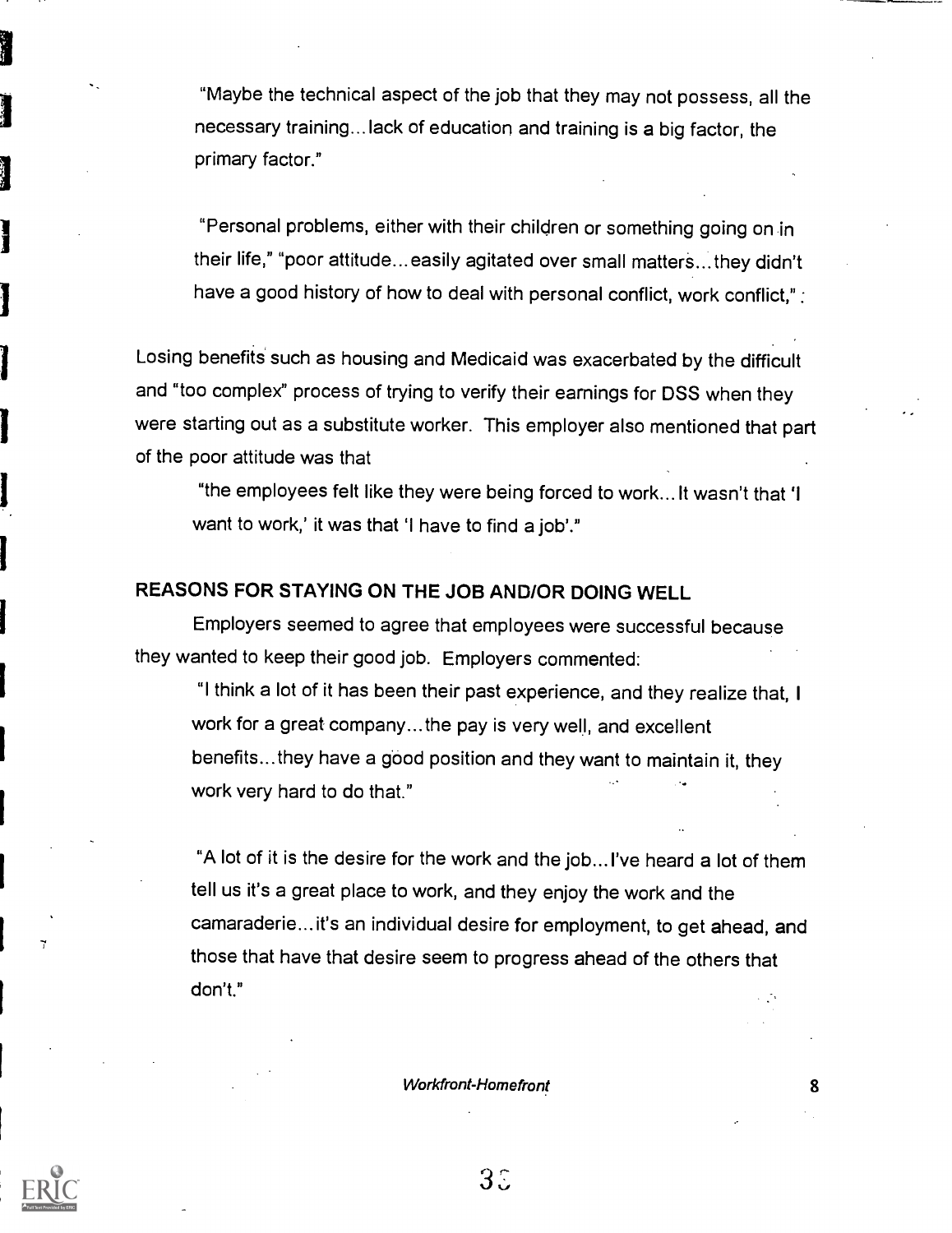## ADDITIONAL INFORMATION THE WORKERS COULD HAVE USED

When asked what additional information the employees could use to make the transition to full-time work, several employers indicated a need for help with transportation and child care arrangements in addition to time and money management skills for employees. But there was a greater focus on training issues, saying,

"most of the ones that are in that category do not possess the experiences, skills, and education level."

Employers also focused on the employees' social and emotional needs indicating that WF workers are very defensive and overreact if they feel like coworkers are being critical of their performance.

Managers observed that:

" these people as have great emotional problems and needs"

"they need better preparation on how to enter the work force, and how to be successful when they get in."

"these are not normal people who need a job, they are needy people...they need much closer assistance in the emotional, social areas."

Managers felt like the WF employees:

"need more counseling and self-worth... self-control, how to work with others,"

Workfront-Homefront 9



 $3\zeta$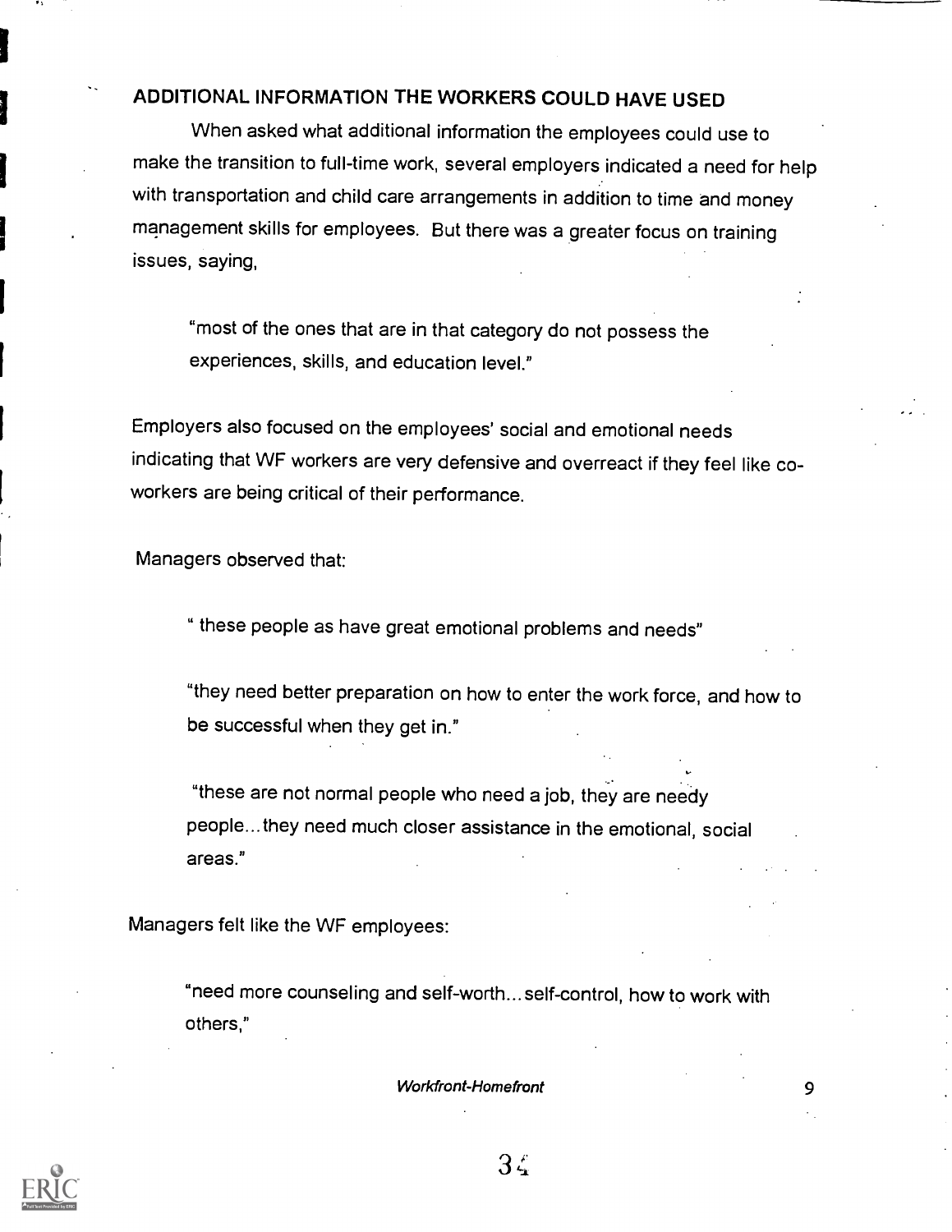"more help with "self-esteem"

to be "enlightened on what to expect from a larger company" before they started, because "some of the things that they're subjected to now, like training, they weren't subjected to before, and a lot of times they're kind of apprehensive and nervous about going into that type of environment."

## EMPLOYERS PROVIDE SUPPORT

When asked about what sorts of things the employers have done to assure the employees' job success or to ease the transition to working full-time, several employers mentioned offering additional training. Employers said:

"We've offered to train personnel to become qualified in their particular jobs,"

"We have jobs of lesser certification levels – and when a person does not perform at the level that they may be trying to achieve, we also offer them a lesser level in order to get them to stay."

"We have a very good training program... our new hires. They go through benefits and everything of that nature, and at that point they're subjected to being in a group atmosphere," which helps them to feel comfortable in the work setting.

#### Workfront-Homefront 10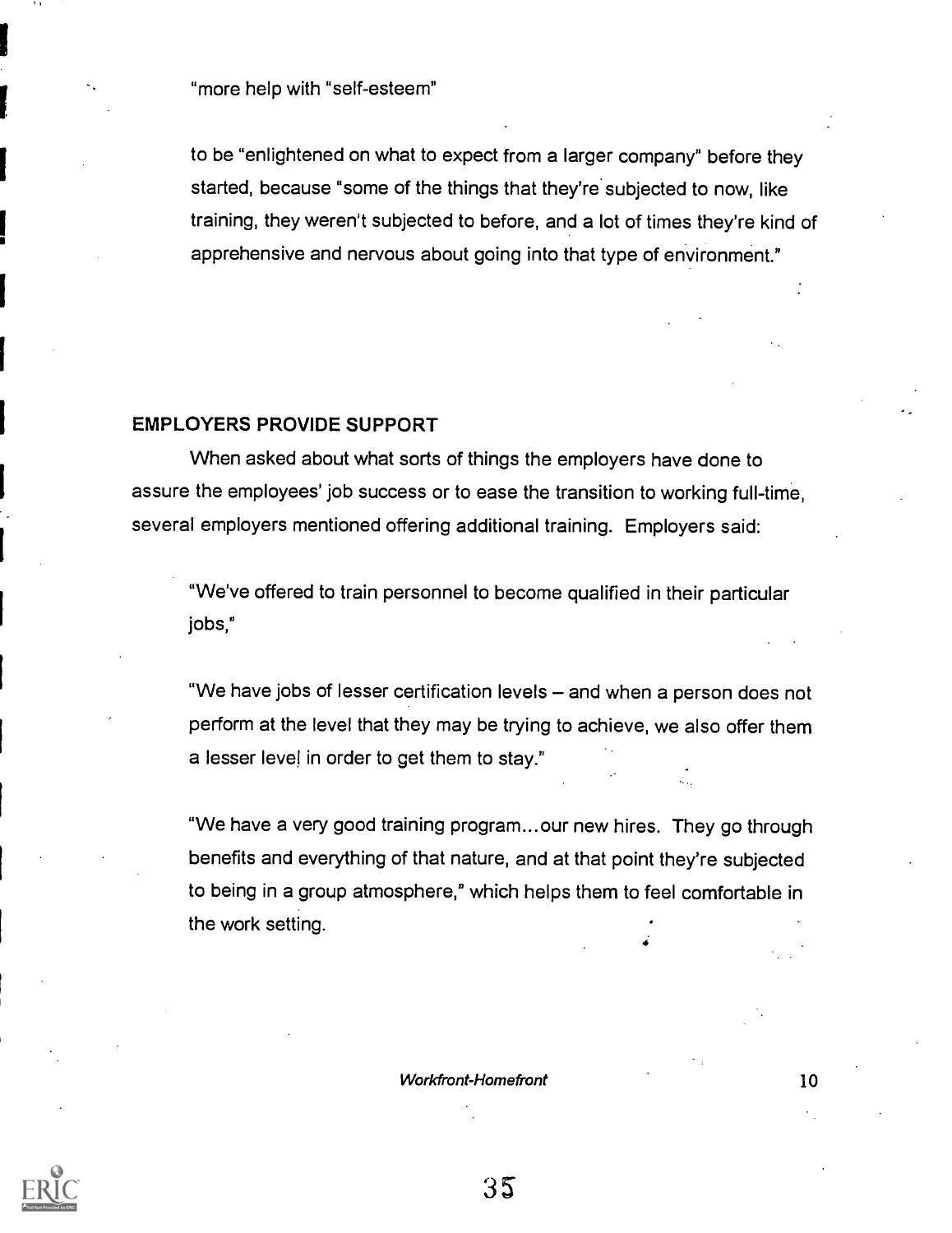"We have computer classes, we have writing classes, we have several different classes just to improve your self-awareness, your self-esteem, and just improve yourself as a whole."

Personally, one employer reported going and picking up a employee with transportation problems, although she did state that she really didn't feel she could maintain that level of involvement. One employer gave support and : encouragement to workers who were nervous about attending classes and group meetings saying:

"I tell them, you just have to be yourself, and go in with the attitude that you are just as important as the next person"

"You have to be with them the whole time, and continually tell them that they're doing great, and just reinforce them  $-$  and then as time goes on, you see them getting confident."

An Employer reported she has attended two Work First "Job Club" meetings that participants are required to attend (in which they discuss employment-related issues such as interviewing and professional dress). During these meetings, speakers

"talked specifically about the school system, what kind of jobs we needed, what kind of vacancies we had, who to contact... I walked them through the application... and it was very helpful to them."

"it shows you a whole side of the world that I don't see...1 mean, these ladies want to work... I was impressed with them... they were very unique individuals... and that's where we got several of the people who applied."

## ADDITIONAL INFORMATION EMPLOYERS COULD HAVE USED

Workfront-Homefront 11

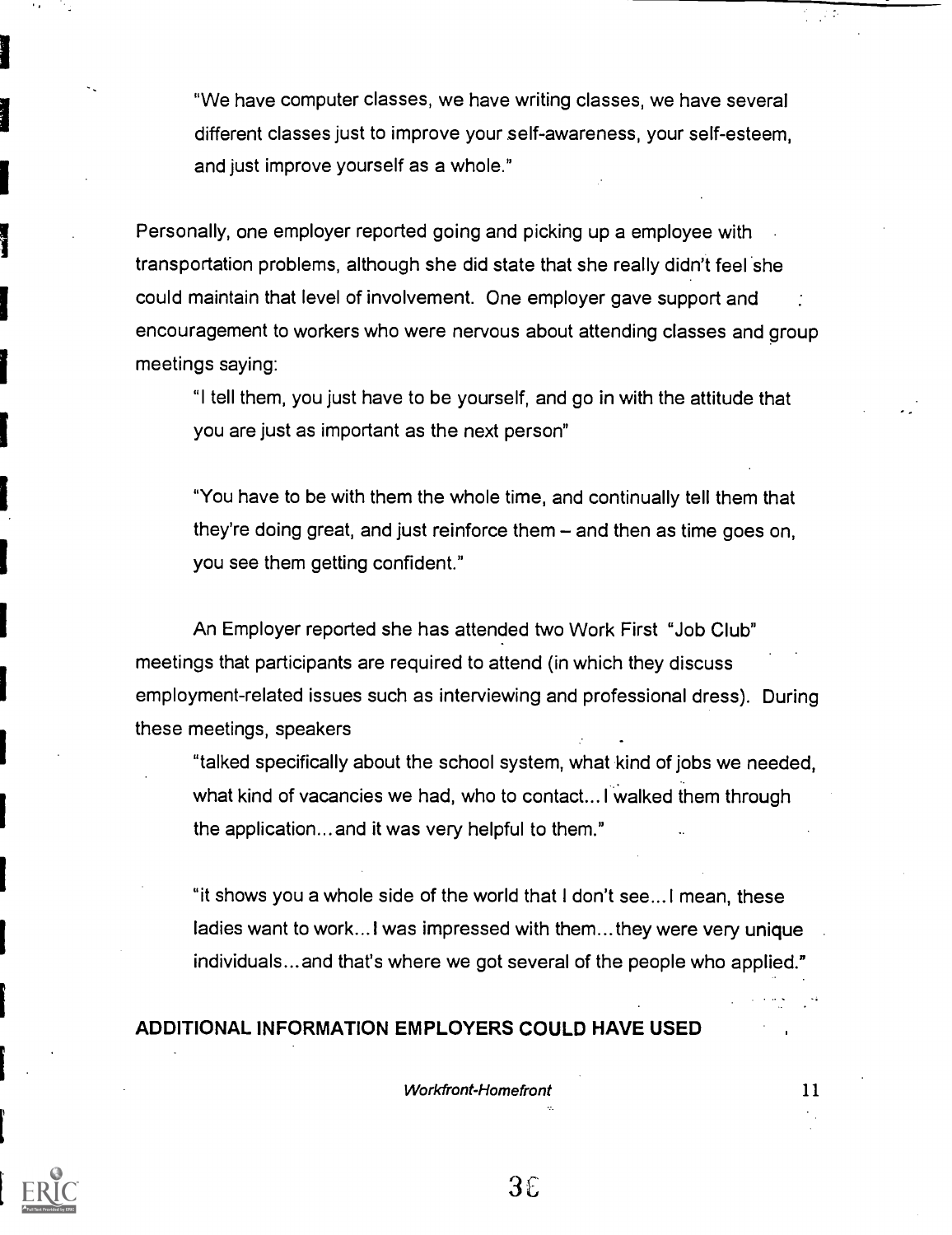Employers were asked what additional information they could use to prepare or train these workers. One employer stated:

"We want to understand their needs--particularly social and emotional needs-- then we could be more successful at finding the right positions for them. We want to set them up to win!"

## LEARNING TOPICS FOR TRAINING MANUALS

When asked for suggestions of additional resources to assist employers and community agencies in job preparation, employers had varied responses. Several employers emphasized "proper dress attire" as an important area for people preparing workers to focus on; saying that employees were dressed well for the interview, but had trouble dressing properly "just day to day" on the job. One employer said that the workers seemed to be unaware of how to dress, probably because they had not been in this type of situation or atmosphere before, and that "if they knew that from the beginning, based on what type of position they were going into, then they would already know that would not be the proper way to come in." Other job related issues such as dependability and a willingness to allow time for adjustment to the job were also mentioned.

One employer discussed issues concerning the personal needs of WF employers and DSS workers. One employer stressed that each Work First participant is an individual; some are very professional and have many abilities, and some have great difficulties. She emphasized that employers should interact with WF participants differently according to individual qualities and needs, because "there's not a cookie cutter Work First participant."

She emphasized that these workers "need an employer who's willing to work" with them, and to have some patience, and to be honest with them... helping [them] develop those skills." She suggested that this process might be improved by more interaction between the employer, employee, and Work First

#### Workfront-Homefront 12

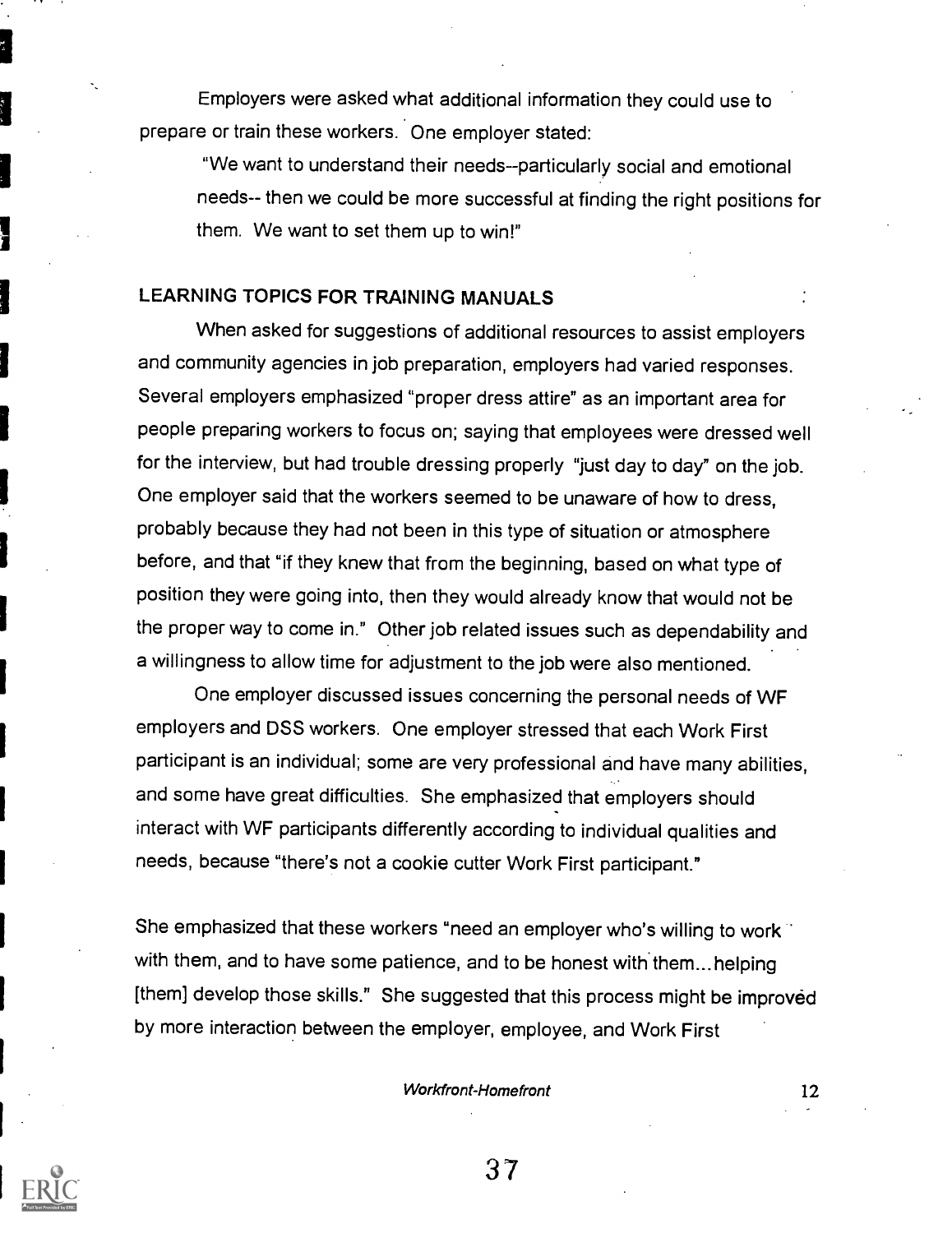caseworker, perhaps during a meeting once a year or semester where all three sit down as a group and talk. Finally, she emphasized how much fear she detected in the WF participants she talked to; they were very afraid of losing their benefits. Her comments included:

"there was just a lot of fear in these ladies. It wasn't that they didn't want to work, but they've got to stay alive. And if their children suddenly don't have health insurance, or they no longer have a place to live because now they have a low-paying job...they just have this fear that, 'if I succeed, I'm going to fail.' It's like we've set them up for failure."

## OTHER COMMENTS

When asked for additional comments, two employers stated that WF participants' benefits should not be cut off right after they start working; they thought the WF participants should be able to use the extra money from working for a while, to continue to develop their skills and to take care of their children, parents, or whoever needs their support. One employer wanted lawmakers to realize that,

"these ladies want to work, but you can't take them in a year or two years, from being totally dependent on the government, to being totally selfsufficient. It just won't happen."

Another employer suggested that Social Services and human service agencies offer evening and weekend hours so that employee do not have to miss work. One employer expressed concern about child care issues. She stated, "Kids need attention. Children need a good start." One employer also expressed a desire to see churches in local communities get involved with welfare reform and providing support to the persons in their communities who it would affect.

Workfront-Homefront 13



 $3\tilde{\varepsilon}$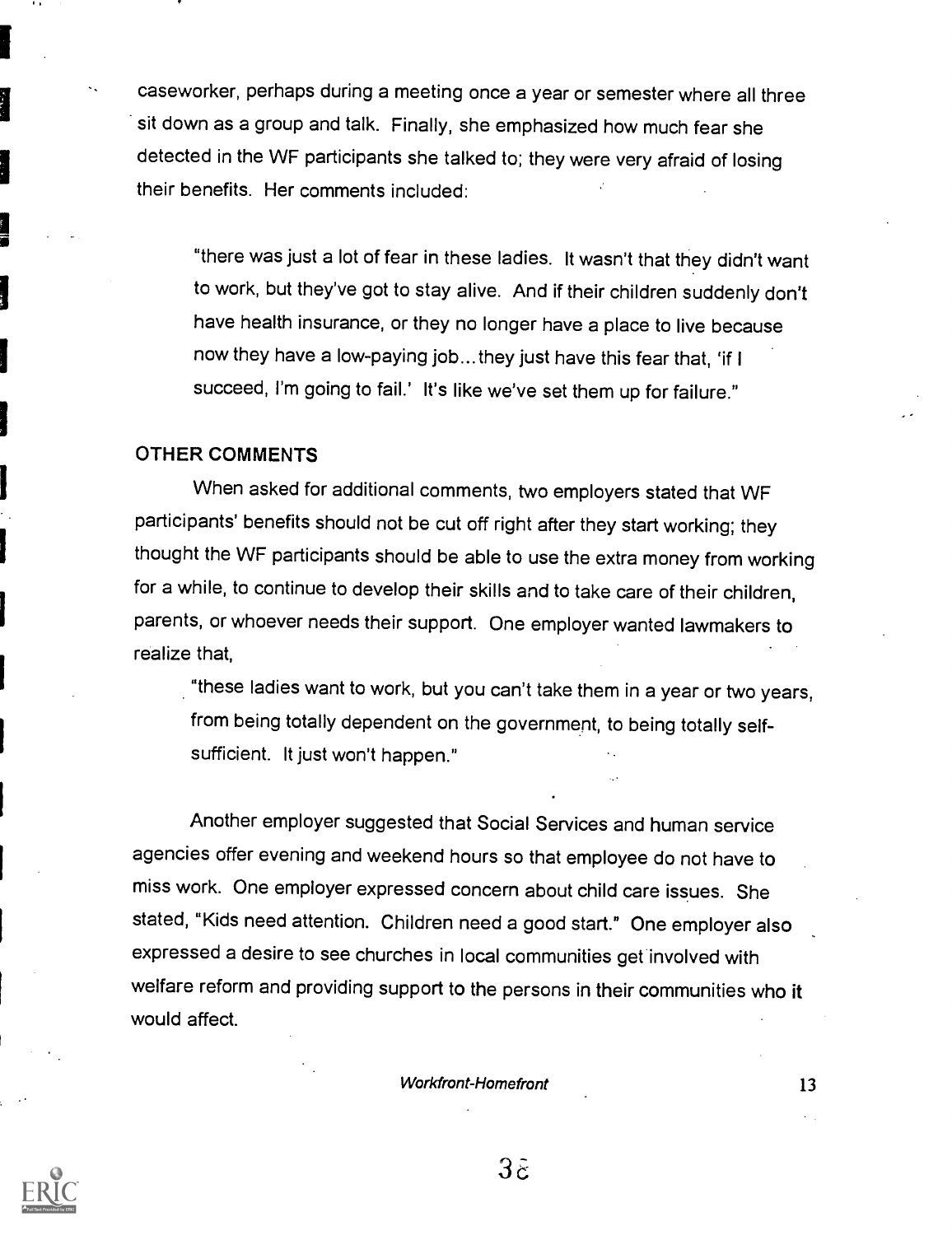One respondent indicated that for communities to be supportive of these new workers, there needs to be awareness on many fronts. There needs to be a partnership between business and government. Work First counselors can visit the Chambers of Commerce and other businesses to inform Chamber membership about WF program goals. There could be seminars about tax incentives to hire Work First participants. I recommend forming partnerships to cultivate linkages with whoever does economic development with the service : delivery to Work First.

"Social workers and Work First staff need to regularly share with economic developers, Chambers of Commerce, and business leaders to know where the jobs are. Basic exposure to the nature of the labor market will tell you where the jobs are." There should be a community goal to "team together for the betterment of the community."

" If we put effort into this it can be as successful as the RTP. There is an economic as well as a social reason to make this work!"

## Recommendations

- Develop a (or distribute an existing) community educational piece about the advantages of hiring Work First participants.
- Develop a process piece for communities about how to work with the Work First program.
- Develop a training outline with experiential learning processes about being a part of a team for employers as well as employees.

Workfront-Homefront 2008 14

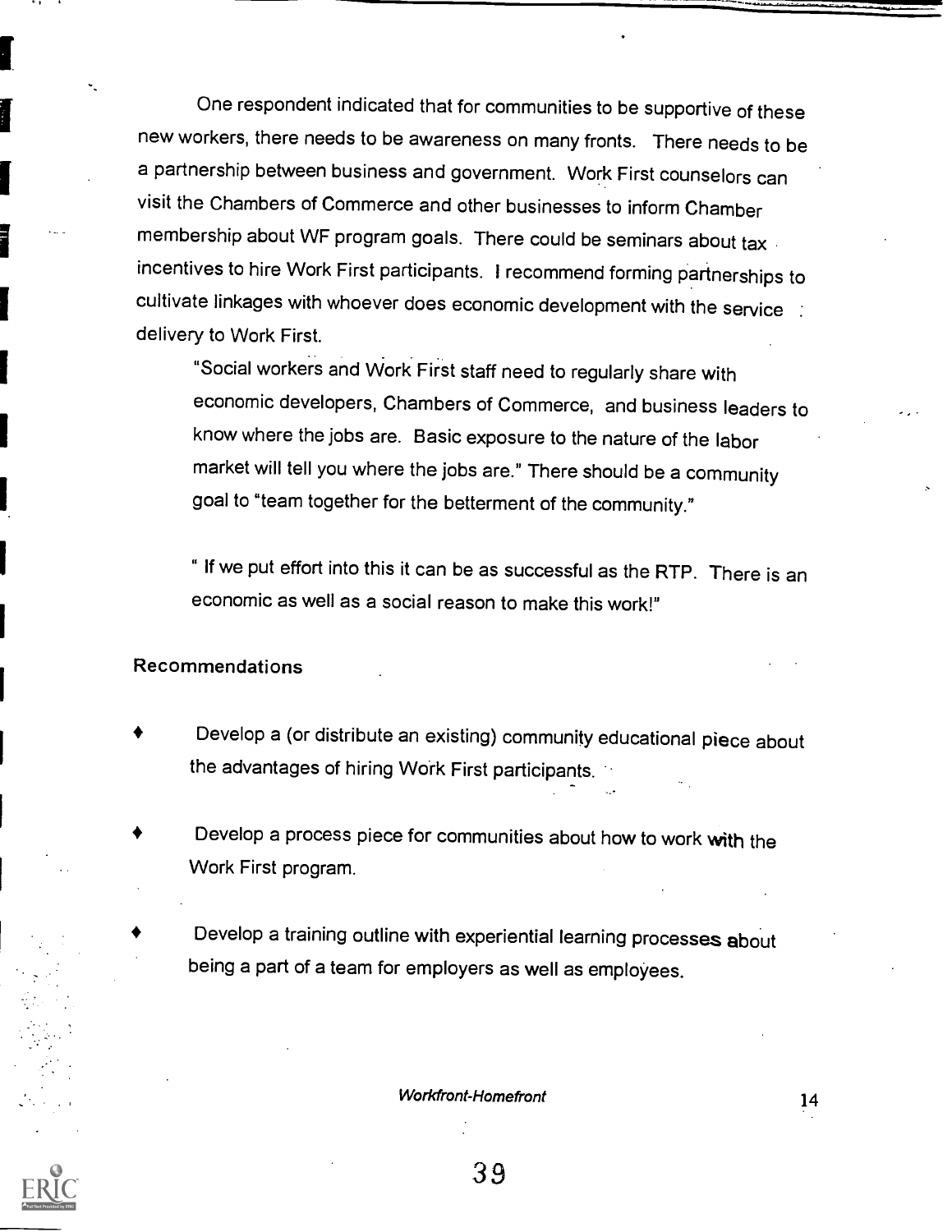- Develop a training outline with experiential learning processes about positive work habits.
- Develop an awareness piece for employers about motivating staff.
- Explore possibilites of automatic screening of criminal records prior to referring workers for jobs where background checks could result in employee embarassment and immediate job terminiation.
- Encourage more open communication between the employee, employer, and WF caseworker (if necessary) to facilitate the employee's adjustment to work; periodic meetings could be scheduled to discuss how to handle child care difficulties, attendance, job responsibilities, channels to seek assistance.
- Inquire with public transportation systems about expanding bus routes to service work sites in remote areas.
- Explore ways to communicate between DSS and employers to verify earnings in order to keep benefits; if this process were made easier and less complex for employers, this would significantly reduce the stress experienced by new employees who are fearful of losing benefits such as housing and Medicaid.
- Study employer programs that are able to build self-esteem and discover their "best practices" to share with others.
- Broadly market opporunities such as job fairs or "Job Clubs."

Workfront-Homefront 15

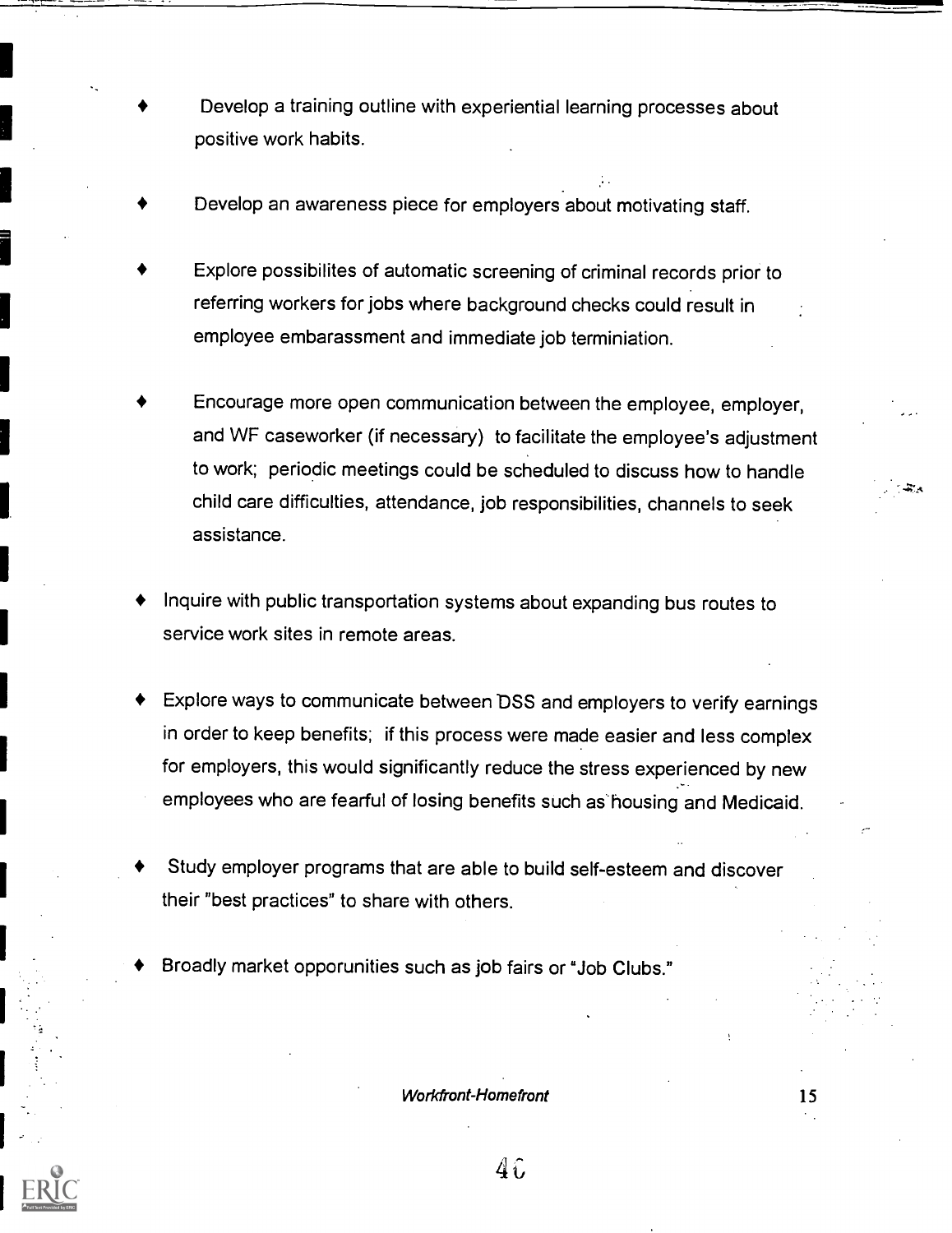# Table 1

 $\mathcal{L}^{\mathcal{A}}_{\mathcal{A}}$ 

&

# Appendix 1

 $\ddot{\phantom{0}}$ 



 $\mathcal{L}$  $\frac{1}{2}$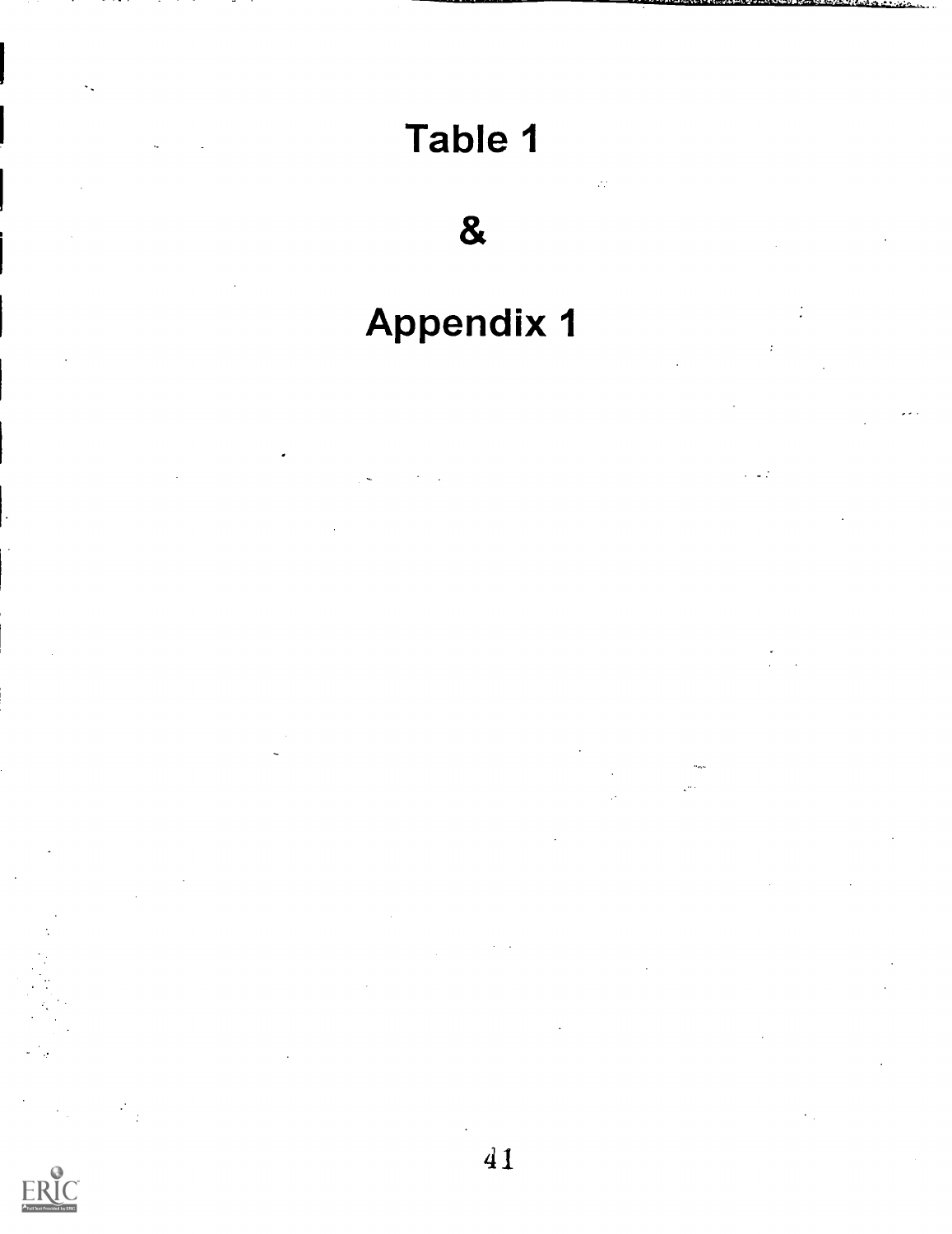Table 1

**I** and the second second

 $\mathbb{Z}^+$ 

# Sample Profile

| Race     | <b>Gender</b> | Age range | <b>Marital</b> | Children's | <b>Total</b> |
|----------|---------------|-----------|----------------|------------|--------------|
|          |               |           | <b>Status</b>  | ages       | children     |
| African  | Female        | 22-50     | <b>Married</b> | 2-17 years | 57           |
| American | 30            | years     | 4              |            | $Range=1-4$  |
| 15       |               |           |                |            | children     |
| Euro-    | <b>Male</b>   | Mean=37   | Single         | $Mean = 9$ | Mean per     |
| American |               |           | 27             | years      | family 1.9   |
| 16       |               |           |                |            |              |

Workfront-Homefront

 $4\hat{z}$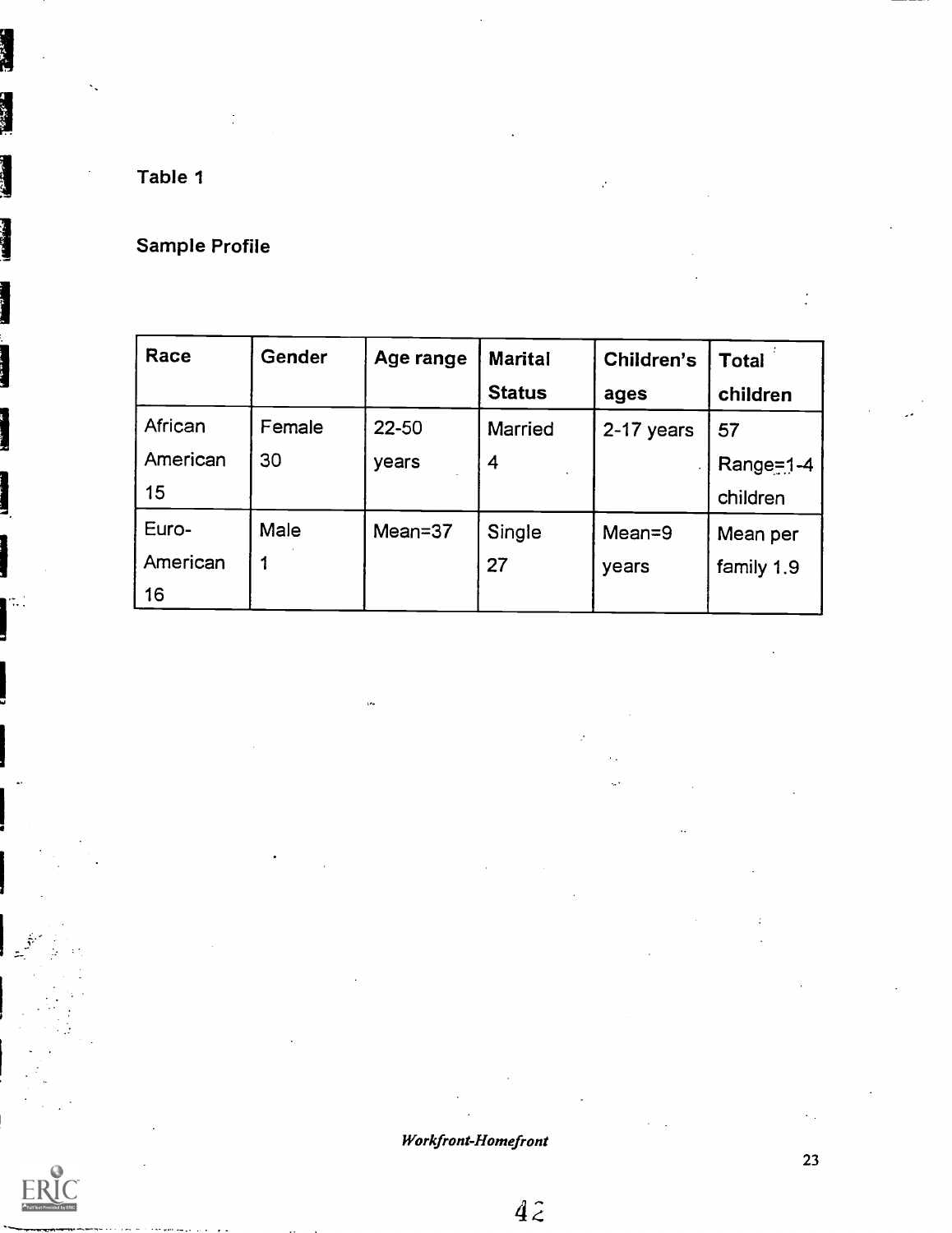## Appendix 1

## Detailed description of the difficulty transitioning to work and balancing family

For the transition from before work to right after starting work, responses varied. A majority of respondents (45%) reported an improvement in their feelings about managing their life, but many others (32%) said that their ability to manage their lives declined as they began their jobs. Among those who reported an improvement, their situation before working was rated lower due to factors such as: financial difficulties living on AFDC benefits, being depressed, having nothing to do, low self-esteem, and having to get help from others. Reasons for the improvement right after starting to work included: improved personal feelings (such as increased self-esteem, feelings of self-reliance, and improved attitude toward all responsibilities), a love for their job (including enjoying the work and liking the supervisor), and their income from work (having an increased income, making their own money, and being able to pay their bills).

Among those who reported a decline, several participants mentioned that they were doing better before they started working because they had more time, were able to balance things, and could get more done. Reasons for the decline after beginning the job included: time management problems (feeling overwhelmed, being in "total chaos," and having difficulty juggling everything), difficulties with the new job (having trouble with the new responsibilities and added pressures, having irregular hours, and not being used to the job), and money problems (having financial difficulty when benefits were terminated, or being worried about benefits being terminated).

A small percentage of respondents (19%) gave the same rating of ability to manage their lives for before working and right after starting to work. This group was fairly evenly divided between positive descriptions of the change (being able to balance household chores well, having increased income) and negative descriptions (having a lot to learn about the job, and being fearful about letting

Workfront-Homefront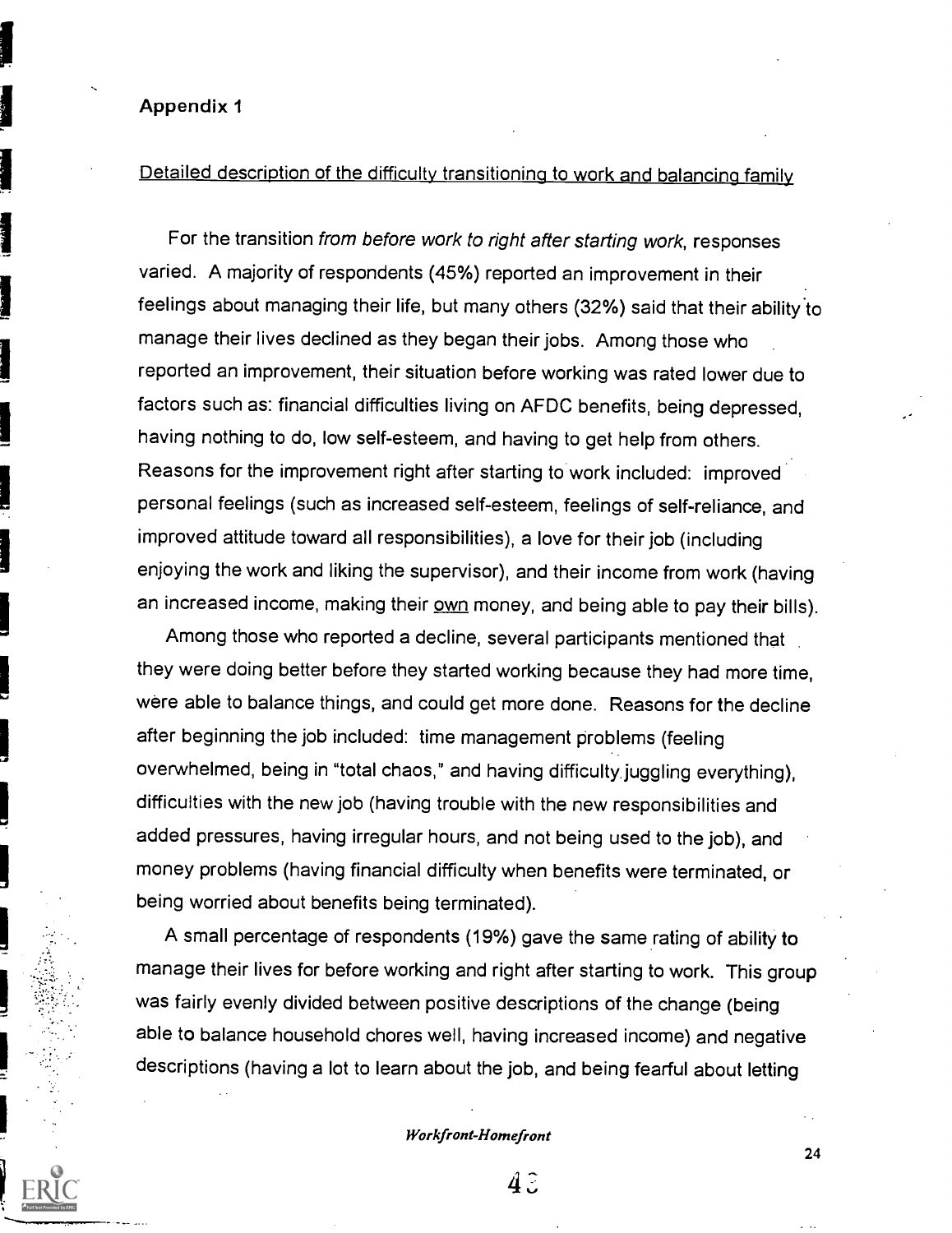go of AFDC). One person said the job did not make any difference in her life.

For the transition from after starting work to now, most responses (77%) were positive – either improvements (45%) or continuous positive ratings (48%). One reason for this positive change involved becoming more personally organized, such as learning to budget; as one person said, "I finally got myself together." Other factors included: getting used to the job in a positive way (adjusting to the schedule, learning more about the job, and experiencing success on the job), experiencing a change in their job (such as increased pay or more regular hours), and having greater self-esteem and confidence. Reasons for giving a repeated positive rating, which had stayed the same from the beginning of the job to now, involved liking the job (wanting to do the work, feeling needed by clients, and liking the boss) and positive personal feelings (such as self-esteem and attitude toward responsibilities).

One person reported a decline, which was due to difficulty meeting job production standards. Three people gave repeated ratings with ambivalent feelings about their situation (such as feeling that things "could be worse, could be better," and liking the job but being worried that it may end), and two people gave repeated negative ratings, citing continued time management problems and hectic lives. One person stated, "It's hard, but I have to accept it; it's what I have to do."

## Workfront-Homefront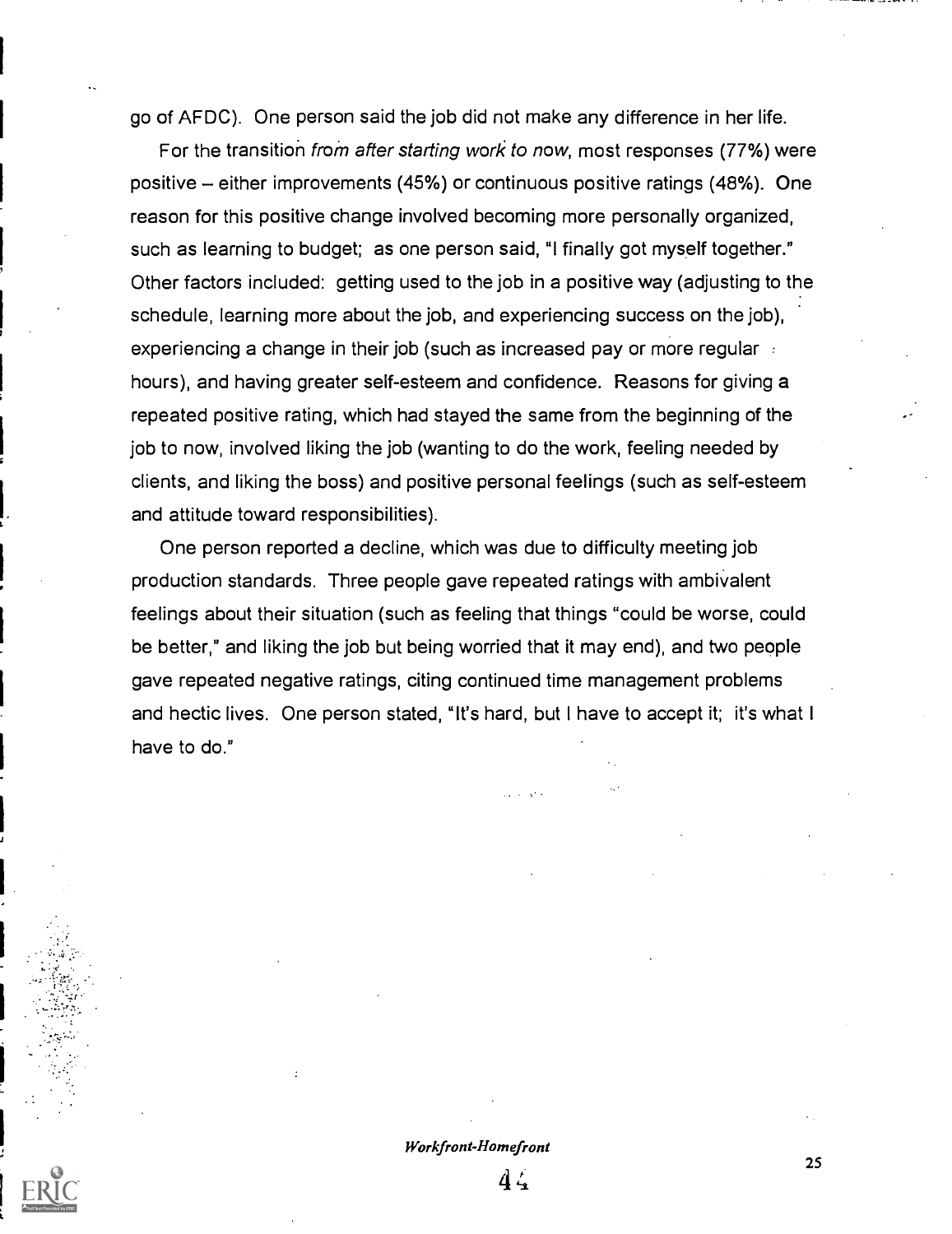

## I. DOCUMENT IDENTIFICATION:

| Title:                                                                                       |                          |
|----------------------------------------------------------------------------------------------|--------------------------|
| Nork front - Hone hant: Cooperative Extensions response in North Carolina to Weffare Referma |                          |
| Author(s): DeBord, K., Matthews, D.W., Cana, R., Parris, P.                                  |                          |
| Corporate Source:                                                                            | <b>Publication Date:</b> |
|                                                                                              | $7 - 97$                 |

## II. REPRODUCTION RELEASE:

In order to disseminate as widely as possible timely and significant materials of interest to the educational community, documents announced in the monthly abstract journal of the ERIC system, Resources in Education (RIE), are usually made available to users in microfiche, reproduced paper copy, and electronic media, and sold through the ERIC Document Reproduction Service (EDRS). Credit is given to the source of each document, and, if reproduction release is granted, one of the following notices is affixed to the document.

If permission is granted to reproduce and disseminate the identified document, please CHECK ONE of the following three options and sign at the bottom of the page.

| The sample sticker shown below will be<br>affixed to all Level 1 documents                                                                                                                                                                     | The sample sticker shown below will be<br>affixed to all Level 2A documents                                                                                                                                                                                                                              | The sampla sticker shown below will ba<br>affixed to all Level 2B documents                                        |
|------------------------------------------------------------------------------------------------------------------------------------------------------------------------------------------------------------------------------------------------|----------------------------------------------------------------------------------------------------------------------------------------------------------------------------------------------------------------------------------------------------------------------------------------------------------|--------------------------------------------------------------------------------------------------------------------|
| PERMISSION TO REPRODUCE AND<br>DISSEMINATE THIS MATERIAL HAS<br>BEEN GRANTED BY                                                                                                                                                                | PERMISSION TO REPRODUCE AND<br>DISSEMINATE THIS MATERIAL IN<br>MICROFICHE, AND IN ELECTRONIC MEDIA<br>FOR ERIC COLLECTION SUBSCRIBERS ONLY.<br><b>HAS BEEN GRANTED BY</b>                                                                                                                                | PERMISSION TO REPRODUCE AND<br>DISSEMINATE THIS MATERIAL IN<br>MICROFICHE ONLY HAS BEEN GRANTED BY                 |
|                                                                                                                                                                                                                                                |                                                                                                                                                                                                                                                                                                          |                                                                                                                    |
| TO THE EDUCATIONAL RESOURCES<br><b>INFORMATION CENTER (ERIC)</b>                                                                                                                                                                               | TO THE EDUCATIONAL RESOURCES<br><b>INFORMATION CENTER (ERIC)</b>                                                                                                                                                                                                                                         | TO THE EDUCATIONAL RESOURCES<br>INFORMATION CENTER (ERIC)                                                          |
|                                                                                                                                                                                                                                                | 2A                                                                                                                                                                                                                                                                                                       | 2B                                                                                                                 |
| Level 1                                                                                                                                                                                                                                        | Level 2A                                                                                                                                                                                                                                                                                                 | Level 2B                                                                                                           |
|                                                                                                                                                                                                                                                |                                                                                                                                                                                                                                                                                                          |                                                                                                                    |
| Check here for Level 1 release, permitting reproduction<br>and dissemination in microfiche or other ERIC archival(<br>media (e.g., electronic) and paper copy.                                                                                 | Check here for Level 2A relaase, permitting reproduction<br>and dissemination in microfiche and in electronic media<br>for ERIC archival collection subscribers only<br>Documents will ba processed as indicated provided reprod<br>if permission to reproduce is granted, but no box is checked, documi | Check hera for Level 2B releasa, permitting<br>reproduction and dissemination in microficha only<br>North Carolina |
| I hereby grant to the Educational Resources Information Center (ERIC) nonexcli<br>as indicated above. Reproduction from the ERIC microfiche or electronic m<br>contractors requires permission from the copyright holder. Exception is made fo |                                                                                                                                                                                                                                                                                                          | Cooperative Extension Service<br>NORTH CAROLINA STATE UNIVERSITY<br>COLLEGE OF AGRICULTURE & LIFE SCIENCES         |
|                                                                                                                                                                                                                                                | to satisfy information needs of educators in response to discrete inquiries.                                                                                                                                                                                                                             | Karen DeBord, Ph.D.<br>Child Development Specialist<br><b>Extension Family and Consumer Sciences</b>               |
| Signature<br>Sign<br>here, $\rightarrow$<br>Organization/Addrass:                                                                                                                                                                              |                                                                                                                                                                                                                                                                                                          | F-3 Ricks Hall Annex, Box 7605<br>Raleigh, NC 27695-7605<br>(919) 515-9147 FAX: (919) 515-2786                     |
| please                                                                                                                                                                                                                                         | C. Coop Extension Bx 7605 NC state Rated                                                                                                                                                                                                                                                                 | kdebord@amaroq.ces.ncsu.edu<br>http://www.ces.ncsu.edu/depts/fcs                                                   |
|                                                                                                                                                                                                                                                | 59th Annual Conference of the NCFR FATHERHOOD & MOTHERHOOD IN A DIVERSE<br>AND CHANGING WORLD. (Arlington, VA, November 7-10, 1997).                                                                                                                                                                     | (over)                                                                                                             |